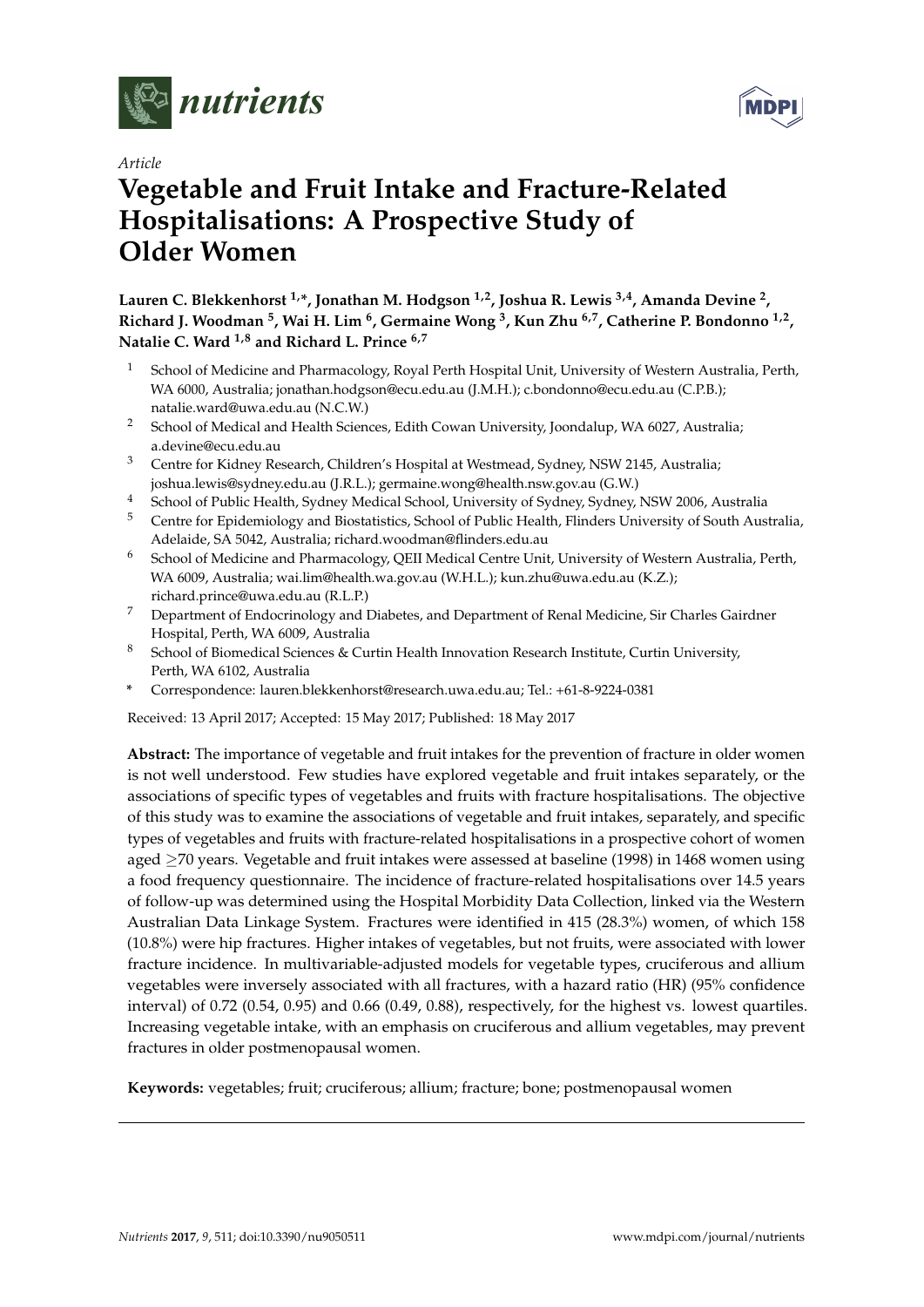## **1. Introduction**

Dietary patterns rich in vegetables and fruits may provide benefits to bone health [\[1](#page-12-0)[–5\]](#page-12-1). A number of studies have explored the relationships of defined dietary patterns with fracture risk. Although the results of these studies are inconsistent  $[1,4-7]$  $[1,4-7]$  $[1,4-7]$ , they do suggest that certain components of these diets may contribute to lower fracture risk [\[8](#page-12-4)[–10\]](#page-12-5). A major contribution may be the high intake of vegetables and fruits which are a key attribute of all healthy dietary patterns. This concept is supported by the results of prospective studies in a variety of populations finding that higher vegetable and fruit intakes are associated with lower risk of fracture [\[2,](#page-12-6)[3,](#page-12-7)[9](#page-12-8)[,11\]](#page-12-9). However, there is little data on the effects of specific vegetable or fruit types on fracture outcomes. It is possible that some vegetables and fruits may be more protective than others due to specific nutrients and bioactive compounds such as phytochemicals.

In this study, we explored the associations of vegetable and fruit intakes, separately, with 14.5 years fracture-related hospitalisations in a prospective cohort of postmenopausal women aged  $\geq$ 70 years. We then examined the associations of specific types of vegetables and fruits with fracture outcomes.

## **2. Materials and Methods**

## *2.1. Study Population*

The population included women in the Perth Longitudinal Study of Aging in Women (PLSAW). The women were originally recruited to a 5-year, double-blind, randomised controlled trial of daily calcium supplementation to prevent fracture, the Calcium Intake Fracture Outcome Study (CAIFOS). The women were included on the basis of an expected survival beyond 5 years and not receiving any medication (including hormone replacement therapy) known to affect bone metabolism. This trial has been previously described  $[12]$ . The women ( $n = 1500$ ) were recruited from the Western Australian general population of women aged  $\geq$ 70 years by mail using the electoral roll, which is a requirement of Australian citizenship. At the completion of the 5-year trial, women were invited to participate in two follow-up observational studies. Total follow-up was 14.5 years. A total of 1485 women completed a food frequency questionnaire at baseline in 1998. Participants (*n* = 17/1485, 1.1%) with implausible energy intakes (<2100 kJ (500 kcal) or >14,700 kJ (3500 kcal)) were not included in the analysis. The current study then included 1468 women. All participants provided written informed consent. Ethics approval was granted by the Human Ethics Committee of the University of Western Australia. Both studies were retrospectively registered on the Australian New Zealand Clinical Trials Registry (CAIFOS trial registration number #ACTRN12615000750583 and PLSAW trial registration number #ACTRN12617000640303), and complied with the Declaration of Helsinki. Human ethics approval for the use of linked data was provided by the Human Research Ethics Committee of the Western Australian Department of Health (project number #2009/24).

## *2.2. Dietary Assessment*

Dietary intake was assessed at baseline (1998), 5 years (2003), and 7 years (2005) using a self-administered, semiquantitative food frequency questionnaire developed and validated by the Cancer Council of Victoria [\[13–](#page-12-11)[15\]](#page-13-0). The women were supported when completing the questionnaire by a research assistant. Food models and food charts as well as measuring cups and measuring spoons were provided to ensure the accuracy of reported food consumption. The Cancer Council of Victoria calculated energy (kJ/day) and nutrient intakes by using the NUTTAB95 food composition database [\[16\]](#page-13-1) and other sources where necessary. Intakes of individual food items were calculated in  $g$ /day. This included 24 vegetables and 11 fruits. The diet assessment analysis also provided estimates of protein, calcium, and alcohol intakes.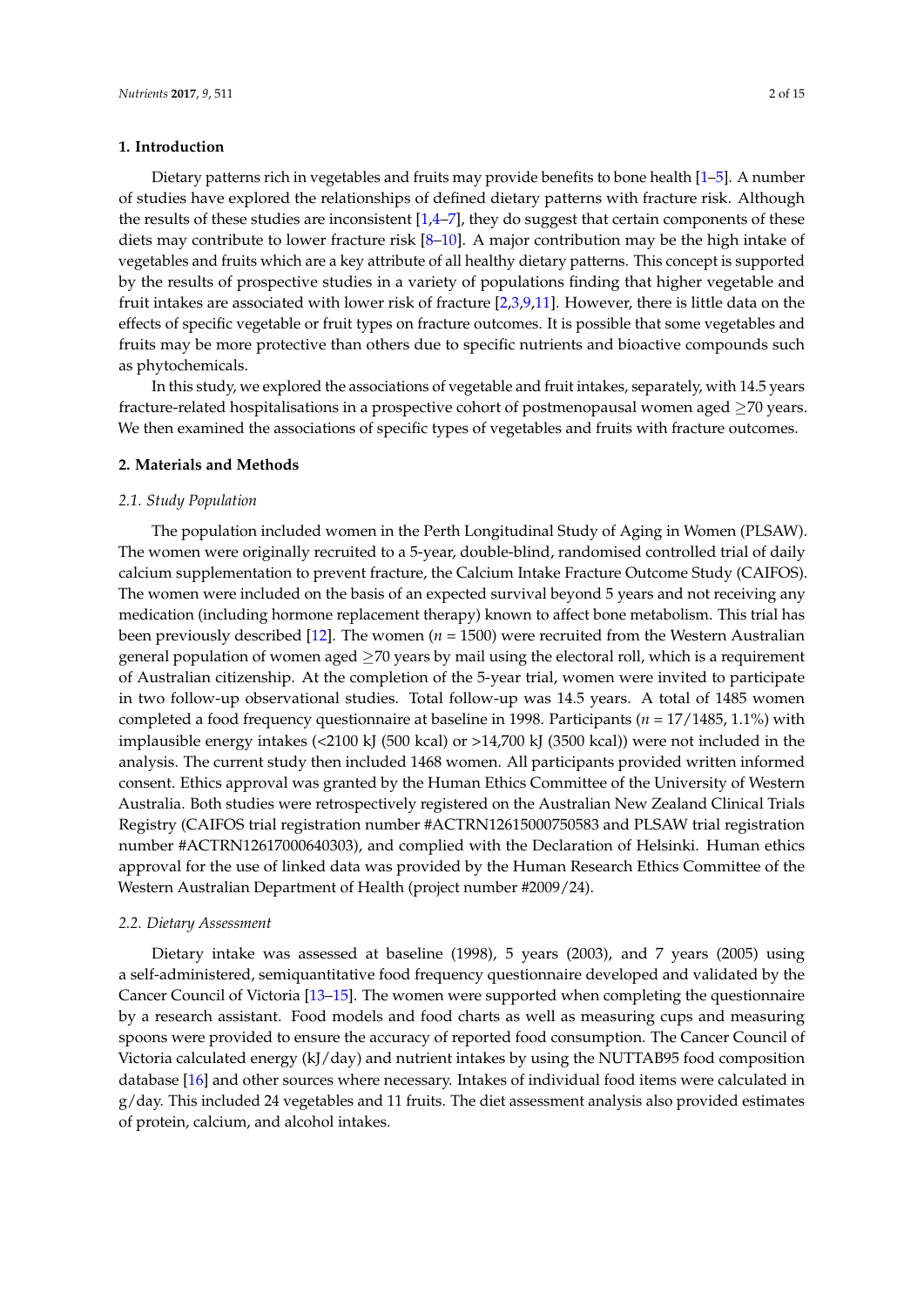Vegetable and fruit intake were calculated in serves per day. This was based on the 2013 Australian Dietary Guidelines of 1 serve of vegetables equivalent to 75 g and 1 serve of fruit equivalent to 150 g [\[17\]](#page-13-2). Serves per day were calculated as continuous variables and then categorised as discrete variables (vegetables: <2 serves, 2 to <3 serves, ≥3 serves; fruit: <1 serve, 1 to <2 serves, ≥2 serves). Estimations of vegetable intake did not include 'Potatoes, roasted or fried, including hot chips' as hot chips are not recommended as part of a healthy diet [\[17\]](#page-13-2). 'Potatoes cooked without fat' were included. Estimations of fruit intake did not include 'Tinned or frozen fruit (any kind)' or 'Fruit juice' as foods and drinks containing added sugars are not recommended as part of a healthy diet [\[17\]](#page-13-2).

#### 2.2.2. Vegetable and Fruit Type

2.2.1. Vegetable and Fruit Intake

Vegetables were grouped into five types. These vegetable types were based on the 2013 Australian Dietary Guidelines [\[17\]](#page-13-2) and modified slightly to include cruciferous vegetables (cabbage, brussel sprouts, cauliflower, and broccoli); allium vegetables (onion, leek, and garlic); yellow/orange/red vegetables (tomato, capsicum, beetroot, carrot, and pumpkin); leafy green vegetables (lettuce and other salad greens, celery, silverbeet, and spinach); and legumes (peas, greens beans, bean sprouts and alfalfa sprouts, baked beans, soy beans, soy bean curd, and tofu, and other beans). For fruit, classification of type included: apples and pears (pome fruit); oranges and other citrus (citrus); bananas; and other fruits (melon, pineapple, strawberries, apricots, peaches, mango and avocado). Intakes of vegetable and fruit types were calculated in g/day as continuous variables. Intakes of vegetable types were also categorised as discrete variables into quartiles of intake.

#### 2.2.3. Nutrient-Rich Foods Index

Overall diet quality was assessed using the Nutrient-Rich Foods Index by calculating nutrient density scores [\[18\]](#page-13-3). This index was adapted using the Nutrient Reference Values (NRVs) for Australia and New Zealand based on adult females aged >70 years [\[19\]](#page-13-4). The calculation of the Nutrient-Rich Foods Index in this cohort of older women has been described previously [\[20\]](#page-13-5).

## *2.3. Fracture Outcome Assessment*

Fracture-related hospitalisations were retrieved from linked data via the Western Australian Data Linkage System (Department of Health Western Australia, East Perth, Australia) for each participant from their baseline visit until 14.5 years after their baseline visit. Fracture-related hospitalisations were identified from the Hospital Morbidity Data Collection which provides a complete record of participants' primary diagnosis at hospital discharge using coded data from all hospitals in Western Australia. Fracture-related hospitalisations were defined using the International Statistical Classification of Diseases and Related Health Problems, 10th Revision [\[21\]](#page-13-6). Codes used for identification included S02-S92, M80, T02, T08, T10, T12, and T14.2. Fractures of the face (S02.2–S02.6), fingers (S62.5–S62.7), and toes (S92.4–S92.5), and fractures caused by motor vehicle injuries were excluded (external cause of injury codes V00–V99).

#### *2.4. Baseline Characteristic Assessment*

Questionnaires completed at baseline were used to assess values for potential confounding variables including age, physical activity, and smoking history. Participants were asked about participation in sport, recreation, and/or regular physical activities undertaken in the three months prior to their baseline visit [\[22,](#page-13-7)[23\]](#page-13-8). The level of activity, expressed in kilojoules per day, was then calculated using a validated method applying the type of activity, time engaged in the activity, and the participant's body weight [\[24,](#page-13-9)[25\]](#page-13-10). Smoking history was coded as non-smoker or ex-smoker/current smoker if they had consumed >1 cigarette per day for more than 3 months at any time in their life. Body weight was measured using digital scales to the nearest 0.1 kg and height was assessed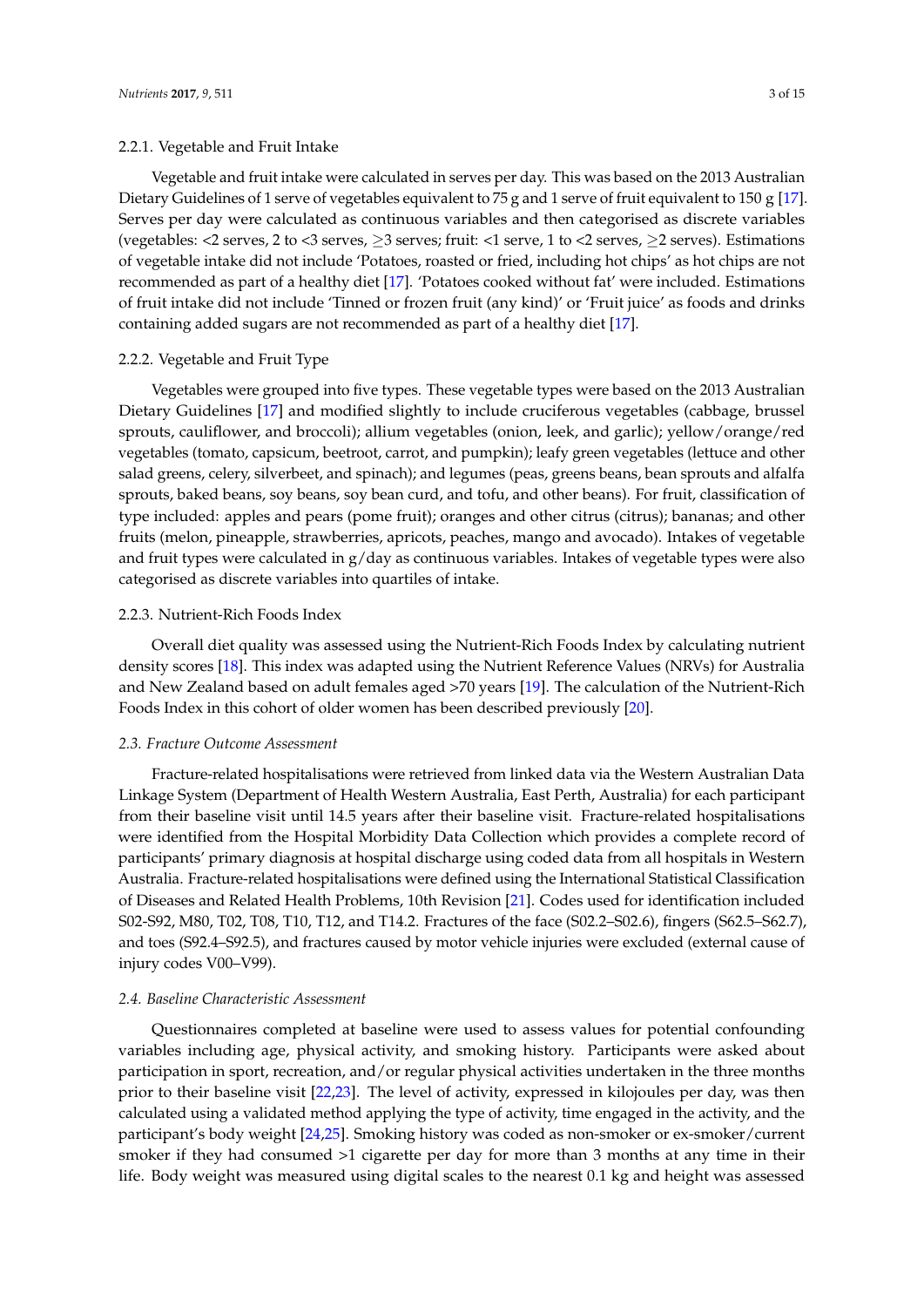using a wall-mounted stadiometer to the nearest 0.1 cm, both whilst participants were wearing light clothes and without socks and shoes. Body mass index (BMI) (kg/m<sup>2</sup>) was then calculated. Treatment (placebo or calcium) over the 5 years of the CAIFOS trial was included as a covariate. Current medication use at baseline was used to assess prevalent diabetes mellitus. Medications were verified by participants' general practitioner where possible and were coded (T89001–T90009) using the International Classification of Primary Care-Plus (ICPC-Plus) method which allows aggregation of different terms for similar pathologic entities as defined by the ICD-10 coding system [\[26\]](#page-13-11). Socioeconomic status (SES) was calculated using the Socioeconomic Indexes for Areas developed by the Australian Bureau of Statistics which ranked residential postcodes according to relative socio-economic advantage and disadvantage [\[27\]](#page-13-12). Participants were then coded into six groups from the top 10% most highly disadvantaged to the top 10% least disadvantaged [\[27\]](#page-13-12). Prevalent fractures were determined by self-reported fractures that had occurred after the age of 50 and prior to the participants' baseline visit. Self-reported fractures were defined as a fracture due to a minimal trauma fall from less than 1 m that did not include fractures of the face, skull, and phalanges.

#### *2.5. Statistical Analysis*

Statistical analysis was performed using IBM SPSS Statistics for Windows, version 21.0 (IBM Corp., Armonk, NY, USA) and SAS software, version 9.4 (SAS Institute Inc., Cary, NC, USA). Statistical significance was set at a 2-sided Type 1 error rate of  $p < 0.05$  for all tests. Descriptive statistics of normally distributed continuous variables were expressed as mean  $\pm$  standard deviation (SD). Non-normally distributed continuous variables (physical activity, alcohol intake, allium vegetable intake, and all fruit types) were expressed as median and interquartile range. Categorical variables were expressed as number and proportion (%). Baseline characteristics were tested for differences across categories using one-way analysis of variance (ANOVA) for normally distributed continuous variables, the Kruskal-Wallis test for non-normally distributed variables, and the Chi-squared test for categorical variables.

The primary outcome of the study was first hospitalisation for fracture, with further analysis of hip fracture which accounted for more than one-third of all events. Complete follow-up was available for all participants that remained in Western Australia, which was likely to be almost all participants given their age. The follow-up time period for each participant commenced from their baseline visit date until the first fracture-related hospitalisation or loss to follow-up due to death or 174 months of complete follow-up. Cox proportional hazards modelling was used to assess the associations of vegetable and fruit intake variables with fracture outcomes. Two models of adjustment were used: age-adjusted and multivariable-adjusted. The multivariable-adjusted models included age, BMI, treatment code, prevalent diabetes mellitus, SES, physical activity, smoking history, and intakes of energy, protein, calcium, and alcohol. Associations were explored using continuous variables and then as discrete variables. We also tested for evidence of linear trends across categories of discrete variables using the median value for each category as continuous variables in separate Cox proportional hazards models. Cox proportional hazards assumptions were tested using log-log plots, which were shown to be parallel indicating that proportional hazards assumptions were not violated. For the primary analysis, we treated deaths as censored. This cause-specific approach meant that the hazard ratios could be interpreted as the risk of fracture for any time during follow-up assuming that the participant stayed alive for that duration of time. The calculated risk of fracture, therefore, assumed that the risk of fracture would have remained the same during the remainder of the follow-up period in those that died. This model was chosen as we have previously demonstrated that fruit intakes are associated with mortality risk in this cohort [\[28\]](#page-13-13). Based on the given data with 16,458 years of follow up and fracture event rates of 28.3% and 10.8%, respectively, for "all fractures" and "hip fractures", the study had 80% power to detect a hazard ratio of 0.79 for all fractures and a hazard ratio of 0.69 for hip fractures, assuming a two-tailed type 1 error rate of alpha = 0.05.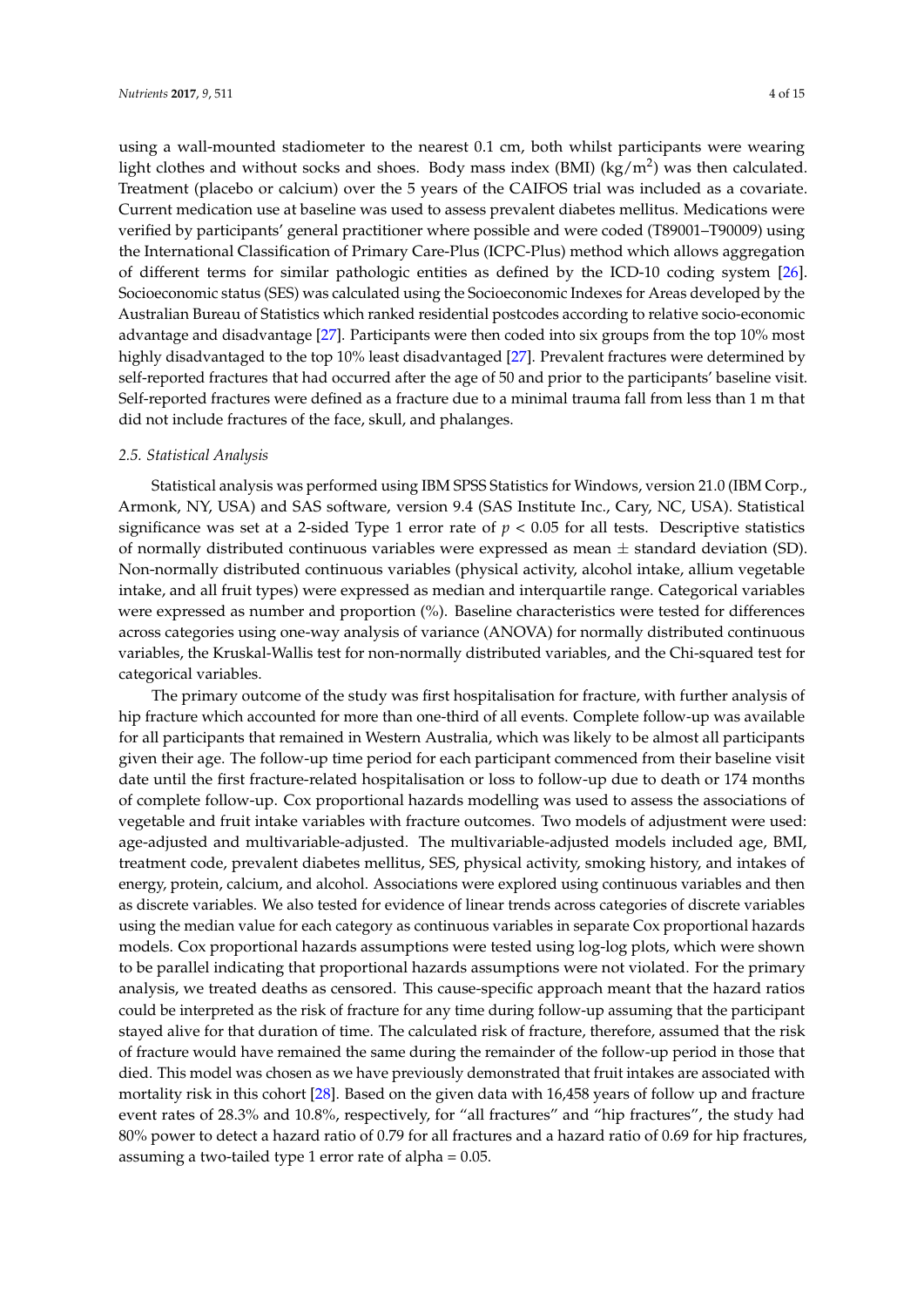#### Sensitivity Analyses

The relationships between cruciferous, allium, and total vegetables were investigated using Spearman Rank Order Correlation (rho). To examine whether the independent associations of cruciferous and allium vegetables were not due to collinearity with each other, a forward stepwise Cox proportional hazards model with all multivariable-adjusted variables as well as cruciferous (per 10 g/day) and allium (per  $5 g/day$ ) vegetables was analysed for all fractures. To examine whether the associations of cruciferous and allium vegetables were independent of total vegetable intake (per serve,  $75 g/day$ ), a forward stepwise Cox proportional hazards model with all multivariable-adjusted variables as well as intakes of cruciferous (per 10  $g/day$ ) and allium (per 5 g/day) vegetables, and total vegetable intake (per serve) was tested for all fractures. Intakes of cruciferous, allium, and total vegetables at baseline (1998), 5 years (2003), and 7 years (2005) were tested for differences using one-way repeated measures ANOVA. To account for change in cruciferous, allium, and total vegetable intakes, the average of the three time points (baseline, 5 years, and 7 years) for each vegetable variable were used in the multivariable-adjusted Cox proportional hazards model for all fractures. Since vegetable intake may be considered a surrogate marker of a healthier diet, we adjusted for diet quality using the Nutrient-Rich Foods Index in the multivariable-adjusted Cox proportional hazards model for all fractures. This was separately completed for cruciferous, allium, and total vegetable intakes. Lastly, since previous fractures can increase the risk of subsequent fracture [\[29\]](#page-13-14), an interaction term between total vegetable intake and prevalent fracture was tested in the multivariable-adjusted Cox proportional hazards model. This was completed to evaluate if prevalent fracture had an impact on the relationship between total vegetable intake and all fractures. This test was repeated for intakes of cruciferous vegetables as well as intakes of allium vegetables. Lastly, as women may have commenced calcium or calcium plus vitamin D supplementation after the completion of the CAIFOS, we assessed whether the proportion of women who re-enrolled in the 5-year extension study (2003–2008) and commenced these supplements were different across vegetable serve categories. Furthermore, we analysed differences amongst women who commenced taking bisphosphonates from 1998–2003. It should be noted that data on calcium, calcium plus vitamin D, and bisphosphonate use were only available for  $n = 1007/1456$  (69%) participants.

## **3. Results**

## *3.1. Baseline Characteristics*

Baseline characteristics of participants are presented according to all participants and categories of vegetable (Table [1\)](#page-5-0) and fruit (Table [2\)](#page-6-0) intakes. The mean age of participants at baseline was 75.2 years (SD 2.7 years). Significant differences were observed across vegetable intake categories for energy, protein, and calcium intakes (*p* < 0.001) (Table [1\)](#page-5-0). Significant differences were observed across fruit intake categories for energy, protein, calcium, and alcohol intakes, physical activity, and smoking status (*p* < 0.01) (Table [2\)](#page-6-0).

Mean (SD) intake for vegetables was 196.4 (79.1)  $g$ /day and 2.6 (1.0) serves per day, and for fruit it was 245.1 (128.6) g/day and 1.6 (0.9) serves per day. Mean (SD) intake (from highest to lowest) of vegetable types were: yellow/orange/red vegetables 51.8 (27.5) g/day; cruciferous vegetables 32.1 (21.9)  $g$ /day; legume vegetables 27.5 (18.7)  $g$ /day; and leafy green vegetables 18.6 (12.0)  $g$ /day. Median (interquartile range (IQR)) intake for allium vegetables was 6.2 (2.9–10.7) g/day. Median (IQR) intake (from highest to lowest) for fruit types were: apple and pears 54.4 (22.2–103.6) g/day; other fruits 49.5 (22.0–95.4)  $g$ /day; bananas 44.5 (18.5–72.6)  $g$ /day; and orange and other citrus fruits 35.5  $(5.6–85.9)$  g/day.

#### *3.2. Fracture-Related Hospitalisation*

Over 14.5 years (16,458 person-years) of follow-up, 415/1468 (28.3%) participants were hospitalised with a fracture, of which 158/1468 (10.8%) were hip fractures.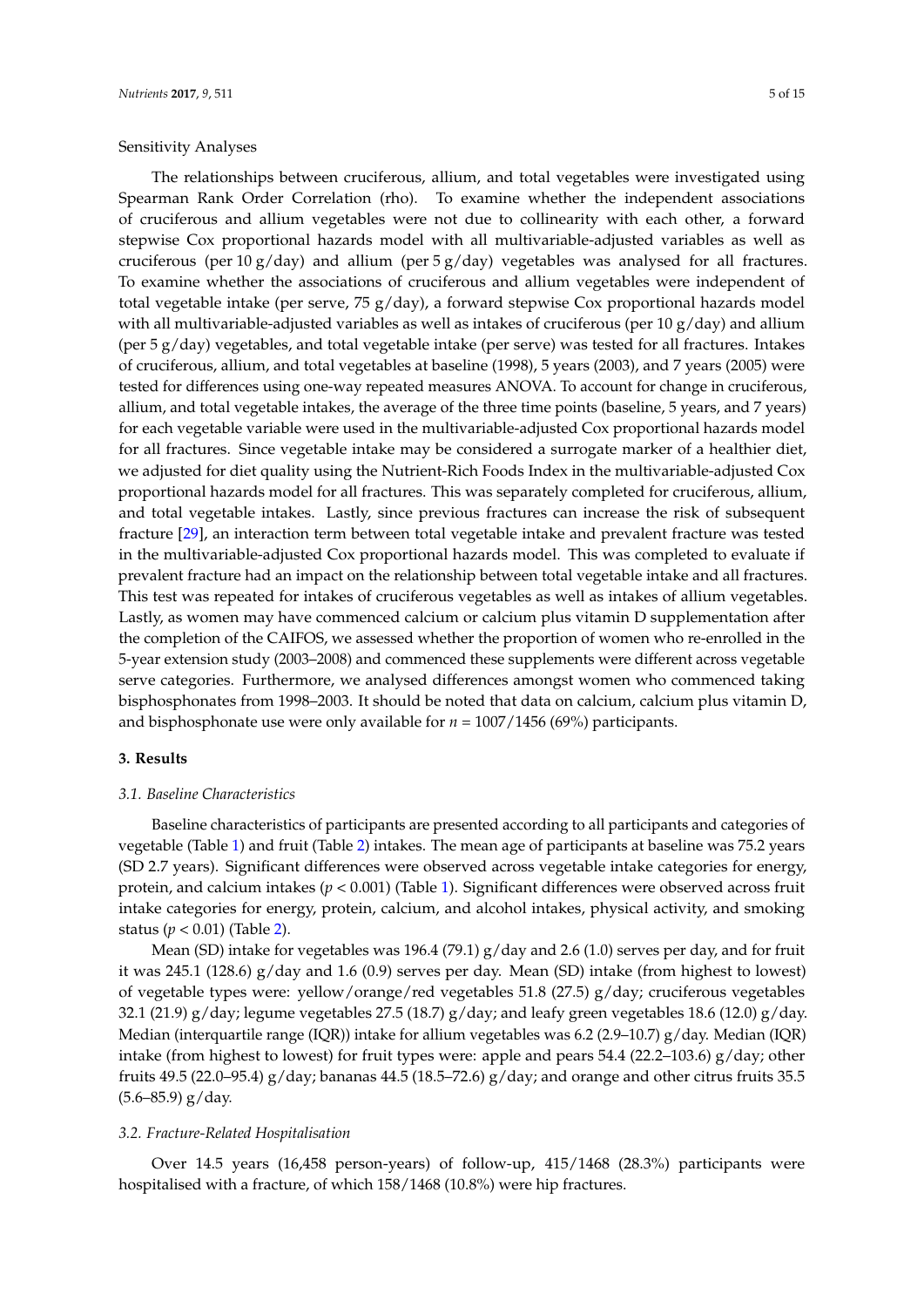|                                                | All Participants     | Vegetable Serve Intake <sup>2</sup> |                     |                     |               |  |
|------------------------------------------------|----------------------|-------------------------------------|---------------------|---------------------|---------------|--|
|                                                |                      | <2 Serves/Day                       | 2 to <3 Serves/Day  | $>3$ Serves/Day     | $p$ Value $3$ |  |
| Number                                         | 1468                 | 424                                 | 584                 | 460                 |               |  |
| Age, years                                     | $75.2 \pm 2.7$       | $75.2 \pm 2.7$                      | $75.2 \pm 2.7$      | $75.0 \pm 2.7$      | 0.455         |  |
| Body mass index (BMI) $^4$ , kg/m <sup>2</sup> | $27.2 \pm 4.7$       | $27.0 \pm 4.8$                      | $27.2 \pm 4.6$      | $27.5 \pm 5.0$      | 0.233         |  |
| Treatment (calcium) <sup>5</sup>               | 755 (51.4)           | 202 (47.6)                          | 309 (53.0)          | 244 (53.0)          | 0.175         |  |
| Prevalent fracture <sup>5</sup>                | 397 (27.0)           | 112(26.4)                           | 156(26.8)           | 129(28.0)           | 0.843         |  |
| Prevalent diabetes mellitus                    | 90(6.1)              | 28(6.6)                             | 34(5.8)             | 28(6.1)             | 0.877         |  |
| Physical activity $4$ , kJ/day                 | $467.1(0.0 - 855.4)$ | $455.0(0.0 - 886.3)$                | 443.5 (159.4-836.9) | 491.4 (157.7-852.0) | 0.743         |  |
| Smoked ever <sup>6</sup>                       | 546 (37.2)           | 156 (36.9)                          | 224 (38.7)          | 166(36.2)           | 0.698         |  |
| Socioeconomic status <sup>7</sup>              |                      |                                     |                     |                     |               |  |
| Top 10% most highly disadvantaged              | 63(4.3)              | 16(3.8)                             | 24(4.1)             | 23(5.1)             | 0.659         |  |
| Highly disadvantaged                           | 174 (11.9)           | 51(12.1)                            | 66 (11.4)           | 57 (12.6)           |               |  |
| Moderate-highly disadvantaged                  | 237(16.1)            | 67(15.9)                            | 94 (16.2)           | 76 (16.7)           |               |  |
| Low-moderately disadvantaged                   | 222(15.1)            | 73 (17.3)                           | 77 (13.3)           | 72 (15.9)           |               |  |
| Low disadvantaged                              | 309(21.0)            | 84 (19.9)                           | 124 (21.4)          | 101(22.2)           |               |  |
| Top 10% least disadvantaged                    | 451 (30.7)           | 131 (31.0)                          | 195 (33.6)          | 125(27.5)           | -             |  |
| Dietary intakes                                |                      |                                     |                     |                     |               |  |
| Energy, kJ/day                                 | $7097.4 \pm 2077.6$  | $6232.8 \pm 1811.3$                 | $6945.4 \pm 1924.6$ | $8087.4 \pm 2089.2$ | < 0.001       |  |
| Protein, g/day                                 | $79.5 \pm 26.6$      | $67.3 \pm 22.0$                     | $78.1 \pm 25.4$     | $92.5 \pm 26.1$     | < 0.001       |  |
| Calcium, mg/day                                | $952.9 \pm 345.4$    | $869.7 \pm 327.6$                   | $950.5 \pm 342.7$   | $1032.8 \pm 347.2$  | < 0.001       |  |
| Alcohol, g/day                                 | $1.8(0.3 - 9.8)$     | $1.8(0.3 - 9.3)$                    | $1.7(0.3-9.3)$      | $2.0(0.3-10.4)$     | 0.905         |  |

**Table 1.** Baseline characteristics according to all participants and vegetable intake categories  $^1$ .

<span id="page-5-0"></span> $^1$  Data presented as mean  $\pm$  SD, median (interquartile range) or number (*n*) and (%);  $^2$  Vegetable serves were calculated based on the 2013 Australian Dietary Guidelines of a vegetable serve equal to 75 g/day; <sup>3</sup> *p* values are a comparison between groups using ANOVA, Kruskal-Wallis test, and Chi-square test where appropriate; <sup>4</sup> *n* = 1466; <sup>5</sup> *n* = 1467; <sup>6</sup> *n* = 1460; <sup>7</sup> *n* = 1456.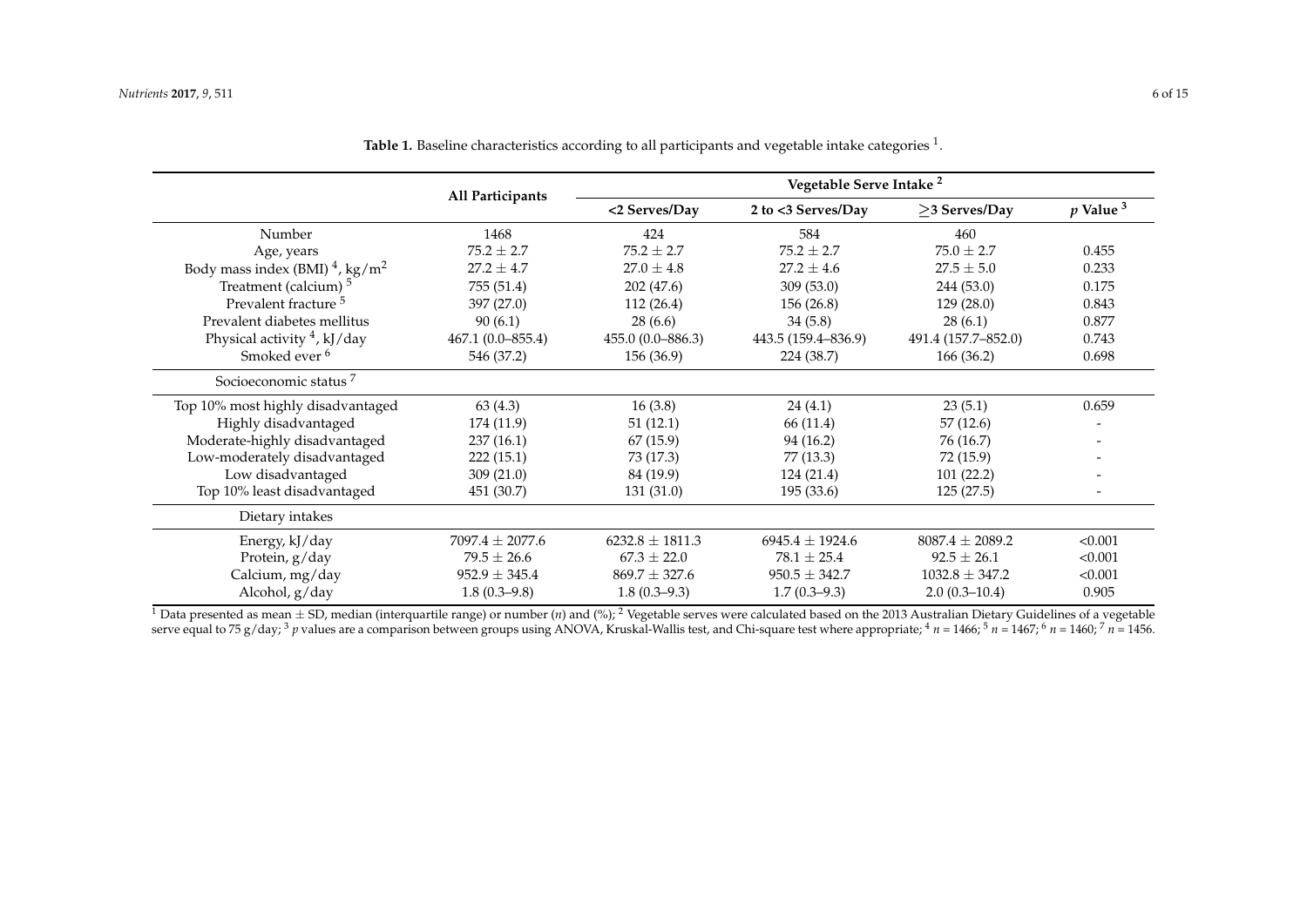<span id="page-6-0"></span>

|                                   | Fruit Serve Intake <sup>2</sup> |                     |                     |               |  |
|-----------------------------------|---------------------------------|---------------------|---------------------|---------------|--|
|                                   | <1 Serves/Day                   | 1 to <2 Serves/Day  | $>$ 2 Serves/Day    | $p$ Value $3$ |  |
| Number                            | 417                             | 560                 | 491                 |               |  |
| Age, years                        | $74.9 + 2.7$                    | $75.2 \pm 2.7$      | $75.3 \pm 2.7$      | 0.140         |  |
| BMI $^{4}$ , kg/m <sup>2</sup>    | $26.9 + 4.6$                    | $27.3 + 4.7$        | $27.4 + 4.9$        | 0.257         |  |
| Treatment (calcium) <sup>5</sup>  | 210(50.4)                       | 279 (49.9)          | 266 (54.2)          | 0.335         |  |
| Prevalent fracture <sup>5</sup>   | 109(26.2)                       | 154(27.5)           | 134 (27.3)          | 0.894         |  |
| Prevalent diabetes mellitus       | 19(4.6)                         | 32(5.7)             | 39(7.9)             | 0.092         |  |
| Physical activity $4$ , kJ/day    | 399.2 (0.0–806.6)               | 451.7 (70.6–811.6)  | 532.7 (210.2-928.8) | 0.002         |  |
| Smoked ever <sup>6</sup>          | 178 (42.9)                      | 175(31.5)           | 193 (39.5)          | 0.001         |  |
| Socioeconomic status <sup>7</sup> |                                 |                     |                     |               |  |
| Top 10% most highly disadvantaged | 18(4.4)                         | 24(4.3)             | 21(4.3)             | 0.998         |  |
| Highly disadvantaged              | 54 (13.1)                       | 65(11.7)            | 55(11.3)            |               |  |
| Moderate-highly disadvantaged     | 70 (16.9)                       | 90(16.2)            | 77 (15.8)           |               |  |
| Low-moderately disadvantaged      | 63(15.3)                        | 82 (14.7)           | 77 (15.8)           |               |  |
| Low disadvantaged                 | 85(20.6)                        | 123(22.1)           | 101(20.7)           |               |  |
| Top 10% least disadvantaged       | 123(29.8)                       | 172 (30.9)          | 156(32.0)           |               |  |
| Dietary intakes                   |                                 |                     |                     |               |  |
| Energy, kJ/day                    | $6829.9 \pm 1948.7$             | $6812.5 \pm 2003.7$ | $7649.7 \pm 2158.5$ | < 0.001       |  |
| Protein, g/day                    | $75.5 \pm 24.9$                 | $76.2 + 24.7$       | $86.6 \pm 28.5$     | < 0.001       |  |
| Calcium, mg/day                   | $854.9 \pm 306.2$               | $952.1 \pm 338.8$   | $1037.2 \pm 362.5$  | < 0.001       |  |
| Alcohol, g/day                    | $2.6(0.3-11.9)$                 | $1.8(0.4 - 9.3)$    | $1.2(0.1 - 7.9)$    | 0.008         |  |

**Table 2.** Baseline characteristics according to fruit intake categories  $^1$ .

<sup>1</sup> Data presented as mean  $\pm$  SD, median [interquartile range] or number (*n*) and (%); <sup>2</sup> Fruit serves were calculated based on the 2013 Australian Dietary Guidelines of a fruit serve equal to 150 g/day; <sup>3</sup> *p* values are a comparison between groups using ANOVA, Kruskal-Wallis test, and Chi-square test where appropriate;  $4 n = 1466$ ;  $5 n = 1467$ ;  $^{6}$  *n* = 1460;  $^{7}$  *n* = 1456.

#### 3.2.1. Vegetable Intake

Vegetable intake (per serve) was inversely associated with all fractures and hip fractures in age-adjusted and multivariable-adjusted models (*p* < 0.05) (Table [3\)](#page-7-0). Compared with low intakes of vegetables (<2 serves/day), intakes of  $\geq$ 3 serves/day were associated with a 27% lower hazard for all fractures (multivariable-adjusted  $p_{\text{trend}} = 0.023$ ) and a 39% lower hazard for hip fractures (multivariable-adjusted  $p_{\text{trend}} = 0.037$ ) (Table [3\)](#page-7-0).

The associations between intakes of vegetable types and fracture-related hospitalisations in multivariable-adjusted models are presented in Table [4.](#page-7-1) Intakes of cruciferous and allium vegetables were inversely associated with all fractures (*p* < 0.05) (Table [4\)](#page-7-1). The highest quartiles of cruciferous (multivariable-adjusted  $p_{\text{trend}} = 0.030$ ) and allium (multivariable-adjusted  $p_{\text{trend}} = 0.003$ ) vegetables in comparison to the lowest quartiles were associated with a 28% and 34%, respectively, lower hazard for all fractures. After additional adjustment for total vegetable intake, the hazard for all fractures was reduced and became non-significant for the highest quartile of cruciferous vegetables (multivariable-adjusted hazard ratio (HR): 0.80, 95% confidence interval (CI) 0.58, 1.10,  $p_{\text{trend}} = 0.160$ ) compared to the lowest quartile. Allium vegetables, however, remained statistically significant (multivariable-adjusted HR: 0.70, 95% CI 0.52, 0.95,  $p_{\text{trend}} = 0.019$ ).

For hip fractures, the association of allium vegetables was borderline significant (*p* = 0.050), but did not reach significance for cruciferous vegetables ( $p = 0.157$ ). Intakes of yellow/orange/red, leafy green, and legumes were not associated with all fractures (*p* > 0.05 for all) or hip fractures (*p* > 0.05 for all) (Table [4\)](#page-7-1).

#### 3.2.2. Fruit Intake

Fruit intake (per serve) was not associated with all fractures ( $p > 0.05$ ) and hip fractures ( $p > 0.05$ ) (Table [5\)](#page-8-0). The associations between intakes of fruit types and fracture-related hospitalisations in multivariable-adjusted models are presented in Table [6.](#page-9-0) All fruit types were not associated with all fractures ( $p > 0.05$  for all) and hip fractures ( $p > 0.05$  for all).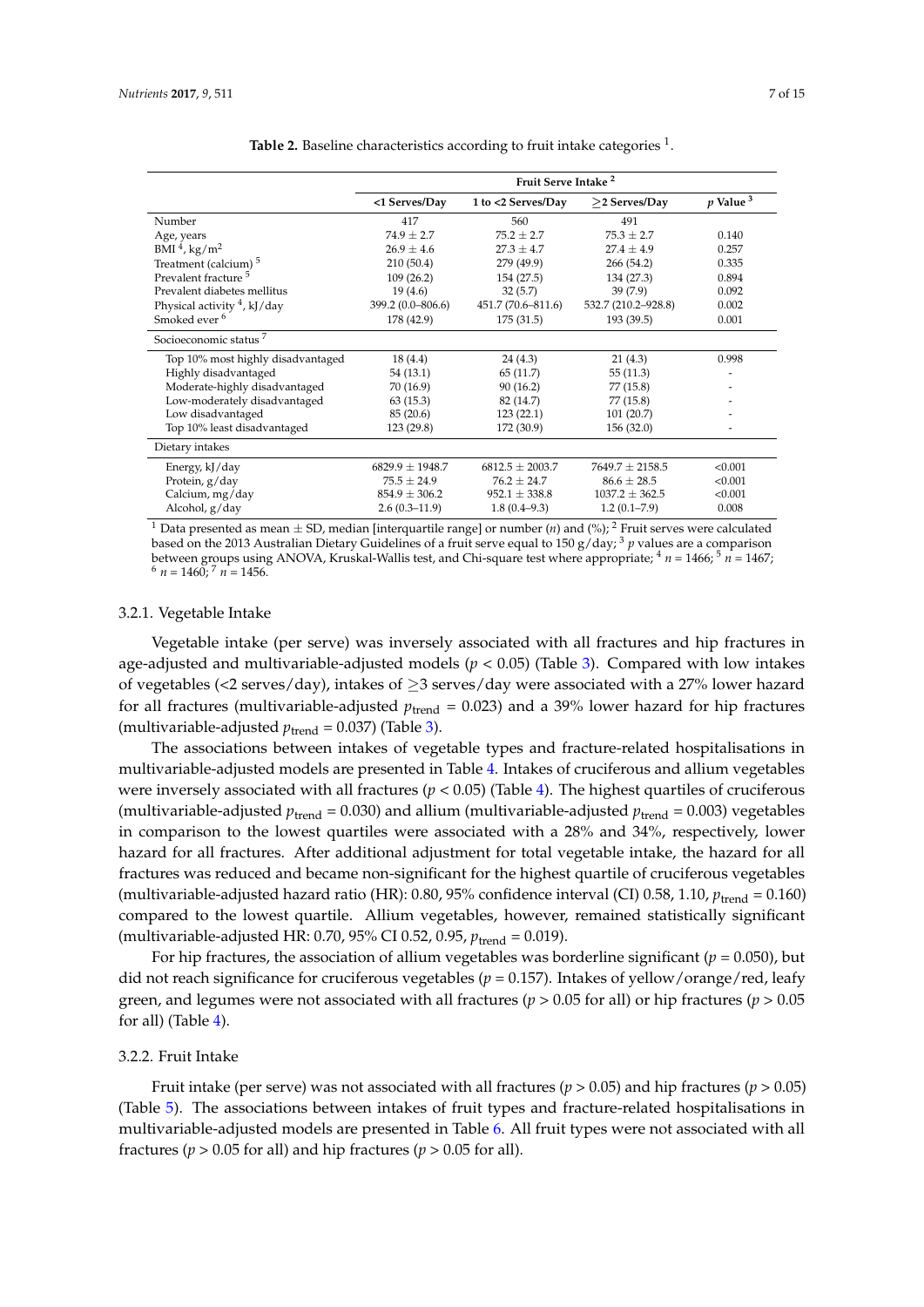|               |                                     | All Participants | p Value | Vegetable Serve Intake |                    |                  |                            |
|---------------|-------------------------------------|------------------|---------|------------------------|--------------------|------------------|----------------------------|
|               |                                     |                  |         | <2 Serves/Day          | 2 to <3 Serves/Day | $>$ 3 Serves/Day | $p$ for Trend <sup>2</sup> |
| All fractures | Number                              | 1468             |         | 424                    | 584                | 460              |                            |
|               | Events, $n$ $\left(\% \right)$      | 415(28.3)        |         | 133 (31.4)             | 172(29.5)          | 110(23.9)        |                            |
|               | Age-adjusted                        | 0.85(0.77, 0.94) | 0.002   | 1.00 (Referent)        | 0.87(0.69, 1.09)   | 0.67(0.52, 0.87) | 0.002                      |
|               | Multivariable-adjusted <sup>3</sup> | 0.88(0.79, 0.98) | 0.024   | 1.00 (Referent)        | 0.88(0.70, 1.11)   | 0.73(0.55, 0.96) | 0.023                      |
| Hip fractures | Events, $n$ (%)                     | 158 (10.8)       |         | 57 (13.4)              | 66 (11.3)          | 35(7.6)          |                            |
|               | Age-adjusted                        | 0.77(0.65, 0.90) | 0.002   | 1.00 (Referent)        | 0.78(0.55, 1.12)   | 0.52(0.34, 0.79) | 0.002                      |
|               | Multivariable-adjusted              | 0.82(0.69, 0.98) | 0.033   | 1.00 (Referent)        | 0.88(0.61, 1.27)   | 0.61(0.39, 0.97) | 0.037                      |

**Table 3.** Hazard ratios for fracture-related hospitalisation by vegetable serve intake  $^1$ .

<sup>1</sup> Hazard ratios (95% CI) for fracture-related hospitalisation by vegetable serve intake analysed using Cox proportional hazard models. Vegetable serves were calculated based on the 2013 Australian Dietary Guidelines of a vegetable serve equal to 75 g/day; <sup>2</sup> Test for trend conducted using median value for each vegetable serve category (1.6, 2.5, and 3.6 serves/day); <sup>3</sup> Multivariable-adjusted model included age, BMI, treatment code, prevalent diabetes mellitus, socioeconomic status, physical activity, smoking history, and energy, protein, calcium, and alcohol intake.

**Table 4.** Multivariable-adjusted hazard ratios for fracture-related hospitalisation by vegetable type  $^1$ .

<span id="page-7-0"></span>

|                   | p Value<br>All Participants <sup>2</sup> |       | Quartiles of Vegetable Types <sup>3</sup> |                  |                  |                  |                            |  |
|-------------------|------------------------------------------|-------|-------------------------------------------|------------------|------------------|------------------|----------------------------|--|
|                   |                                          |       | Q <sub>1</sub>                            | Q <sub>2</sub>   | Q <sub>3</sub>   | Q <sub>4</sub>   | $p$ For Trend <sup>4</sup> |  |
| All fractures     |                                          |       |                                           |                  |                  |                  |                            |  |
| Cruciferous       | 0.90(0.81, 0.99)                         | 0.026 | 1.00 (Referent)                           | 0.79(0.61, 1.04) | 0.80(0.61, 1.05) | 0.72(0.54, 0.95) | 0.030                      |  |
| Allium            | 0.81(0.68, 0.96)                         | 0.013 | 1.00 (Referent)                           | 0.89(0.68, 1.16) | 0.77(0.59, 1.01) | 0.66(0.49, 0.88) | 0.003                      |  |
| Yellow/orange/red | 0.95(0.88, 1.03)                         | 0.184 | 1.00 (Referent)                           | 0.83(0.64, 1.09) | 0.71(0.54, 0.94) | 0.80(0.61, 1.06) | 0.118                      |  |
| Leafy green       | 0.97(0.82, 1.15)                         | 0.772 | 1.00 (Referent)                           | 0.80(0.61, 1.05) | 0.73(0.55, 0.96) | 0.84(0.64, 1.10) | 0.229                      |  |
| Legumes           | 0.94(0.84, 1.05)                         | 0.264 | 1.00 (Referent)                           | 0.91(0.70, 1.20) | 0.82(0.62, 1.08) | 0.87(0.66, 1.16) | 0.332                      |  |
| Hip fractures     |                                          |       |                                           |                  |                  |                  |                            |  |
| Cruciferous       | 0.89(0.76, 1.05)                         | 0.157 | 1.00 (Referent)                           | 0.80(0.53, 1.22) | 0.79(0.51, 1.22) | 0.65(0.41, 1.04) | 0.083                      |  |
| Allium            | 0.75(0.56, 1.00)                         | 0.050 | 1.00 (Referent)                           | 0.74(0.48, 1.14) | 0.85(0.56, 1.31) | 0.61(0.38, 0.99) | 0.086                      |  |
| Yellow/orange/red | 0.90(0.79, 1.03)                         | 0.130 | 1.00 (Referent)                           | 1.05(0.69, 1.61) | 0.89(0.57, 1.40) | 0.75(0.47, 1.22) | 0.181                      |  |
| Leafy green       | 0.91(0.69, 1.19)                         | 0.484 | 1.00 (Referent)                           | 1.09(0.71, 1.67) | 0.75(0.47, 1.20) | 0.94(0.60, 1.47) | 0.531                      |  |
| Legumes           | 0.87(0.72, 1.05)                         | 0.152 | 1.00 (Referent)                           | 1.15(0.75, 1.77) | 0.88(0.56, 1.37) | 0.79(0.49, 1.27) | 0.188                      |  |

<span id="page-7-1"></span><sup>1</sup> Multivariable-adjusted hazard ratios (95% CI) for fracture-related hospitalisation by vegetable type analysed using Cox proportional hazard models, adjusted for age, BMI, treatment code, prevalent diabetes mellitus, socioeconomic status, physical activity, smoking history, and energy, protein, calcium, and alcohol intake; <sup>2</sup> Results are presented per 10 g/day for allium vegetables and per 20 g/day for all other types of vegetables; <sup>3</sup> Quartiles for cruciferous vegetables were Q1 (<15 g/day), Q2 (15–28 g/day), Q3 (29–44 g/day), Q4 (>44 g/day); allium vegetables were Q1 (<3 g/day), Q2 (3–6 g/day), Q3 (7–11 g/day), Q4 (>11 g/day); yellow/orange/red vegetables were Q1 (<32 g/day), Q2 (32–47 g/day), Q3 (48–68 g/day), Q4 (>68 g/day); leafy green vegetables were Q1 (<9 g/day), Q2 (9–16 g/day), Q3 (17–25 g/day), Q4 (>25 g/day); and legumes were Q1 (<15 g/day), Q2 (15–23 g/day), Q3 (24–36 g/day),  $Q4$  (>36 g/day); <sup>4</sup> Test for trend conducted using median values of each quartile of vegetable type.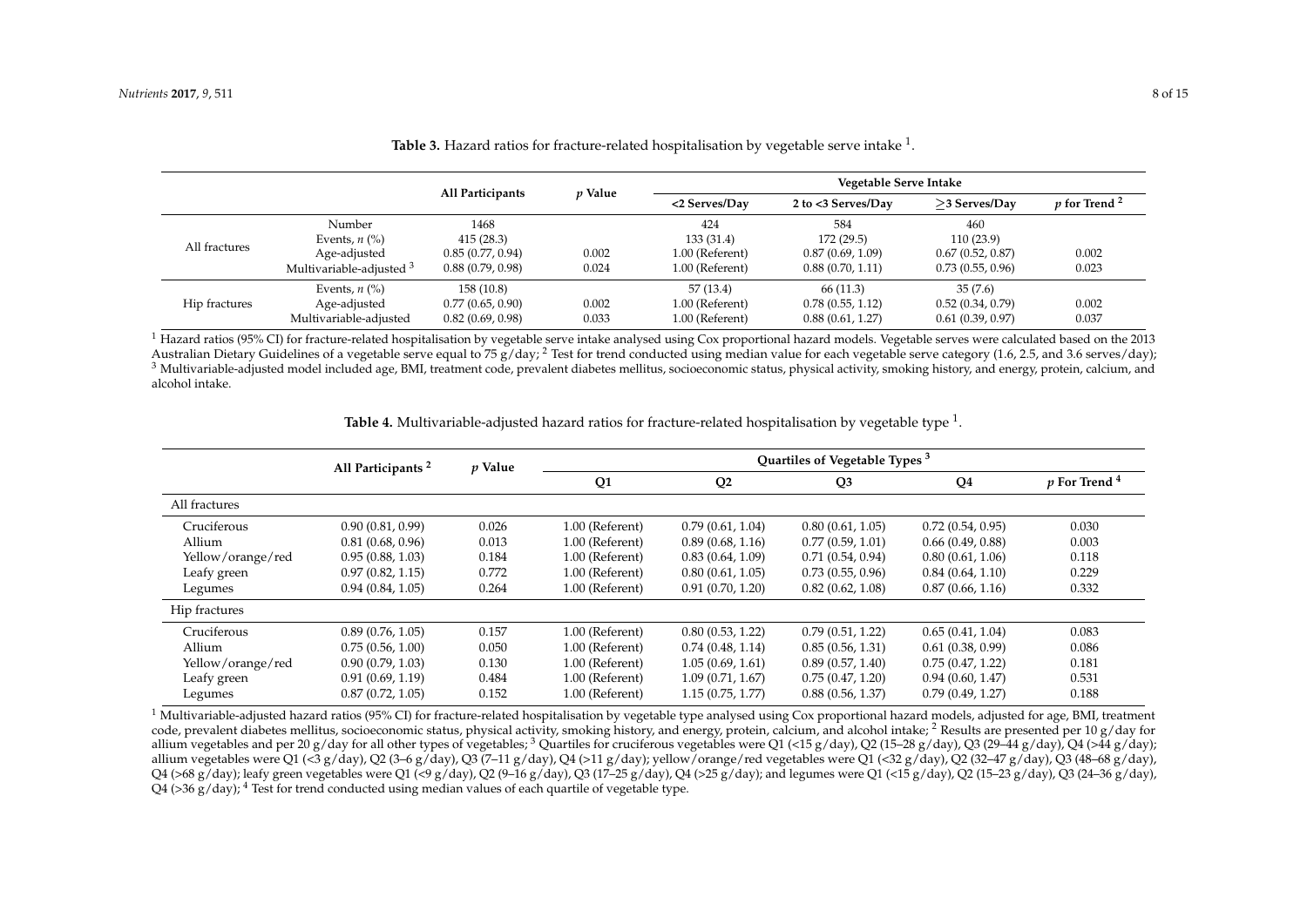|               |                                     |                  | <i>v</i> Value | <b>Fruit Serve Intake</b> |                    |                  |                                 |
|---------------|-------------------------------------|------------------|----------------|---------------------------|--------------------|------------------|---------------------------------|
|               |                                     | All Participants |                | <1 Serves/Day             | 1 to <2 Serves/Day | $>$ 2 Serves/Day | <i>p</i> for Trend <sup>2</sup> |
| All fractures | Number                              | 1468             |                | 417                       | 560                | 491              |                                 |
|               | Events, $n$ $\left(\% \right)$      | 415(28.3)        |                | 119(28.5)                 | 159 (28.4)         | 137 (27.9)       |                                 |
|               | Age-adjusted                        | 0.94(0.84, 1.06) | 0.333          | 1.00 (Referent)           | 0.93(0.73, 1.18)   | 0.90(0.70, 1.15) | 0.412                           |
|               | Multivariable-adjusted <sup>3</sup> | 0.99(0.88, 1.12) | 0.855          | 1.00 (Referent)           | 0.94(0.74, 1.21)   | 0.97(0.75, 1.25) | 0.825                           |
| Hip fractures | Events, $n$ $\left(\% \right)$      | 158 (10.8)       |                | 50(12.0)                  | 60(10.7)           | 48(9.8)          |                                 |
|               | Age-adjusted                        | 0.86(0.71, 1.03) | 0.109          | 1.00 (Referent)           | 0.82(0.46, 1.19)   | 0.73(0.49, 1.09) | 0.129                           |
|               | Multivariable-adjusted              | 0.89(0.73, 1.08) | 0.242          | 1.00 (Referent)           | 0.81(0.55, 1.19)   | 0.76(0.50, 1.15) | 0.207                           |

**Table 5.** Hazard ratios for fracture-related hospitalisation by fruit serve intake <sup>1</sup>.

<span id="page-8-0"></span> $^1$  Hazard ratios (95% CI) for fracture-related hospitalisation by fruit serve intake analysed using Cox proportional hazard models. Fruit serves were calculated based on the 2013 Australian Dietary Guidelines of a fruit serve equal to 150 g/day;  $^2$  Test for trend conducted using median value for each fruit serve category (0.7, 1.5 and 2.5 serves/day);  $^3$  Multivariable-adjusted model included age, BMI, treatment code, prevalent diabetes mellitus, socioeconomic status, physical activity, smoking history, and energy, protein, calcium, and alcohol intake.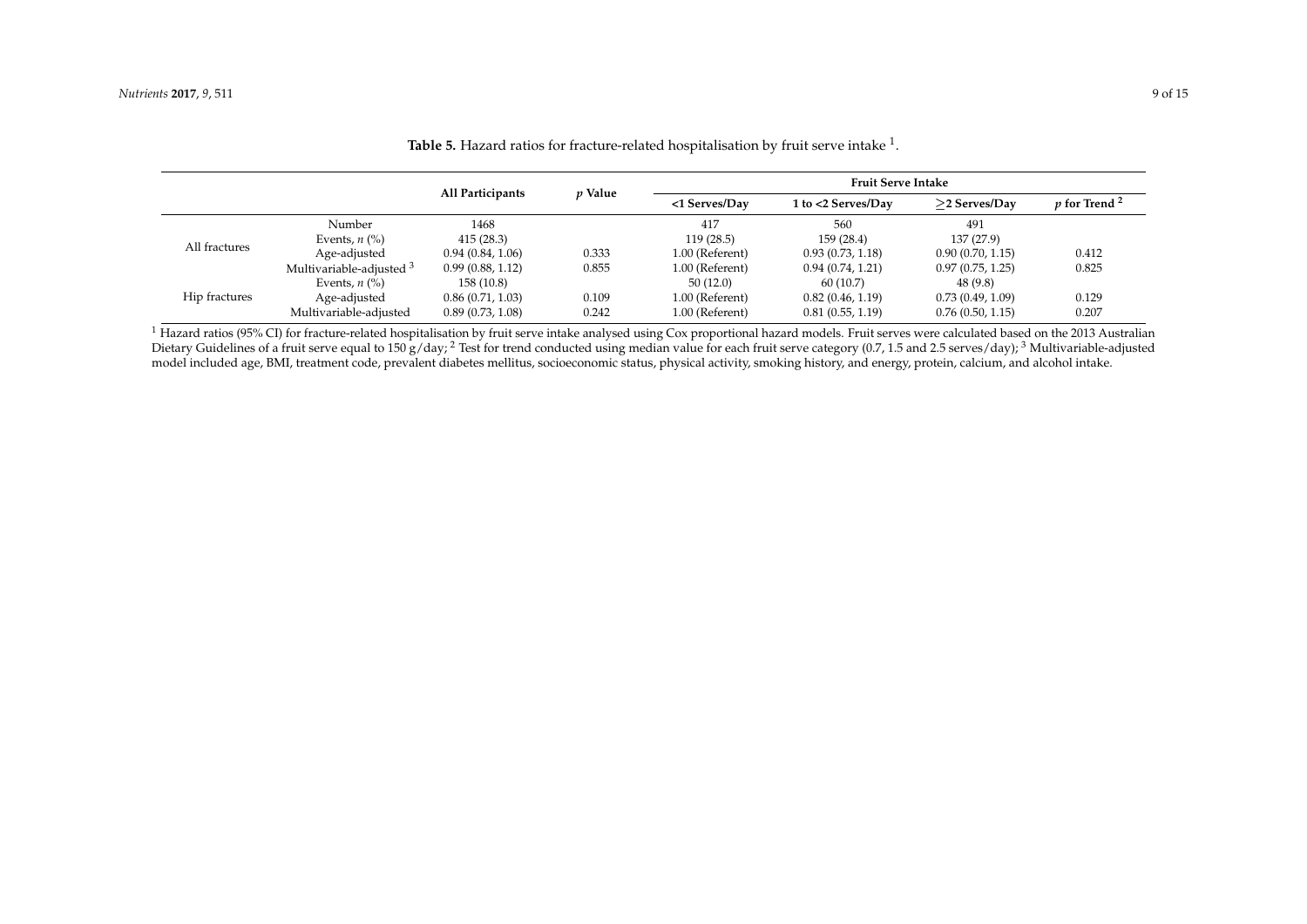#### *3.3. Sensitivity Analyses*

There was a weak positive correlation between intakes of cruciferous and allium vegetables (Spearman's rho =  $0.11$ ,  $p < 0.001$ ) and a moderate positive correlation between intakes of allium and total vegetables (Spearman's rho = 0.43, *p* < 0.001) and between intakes of cruciferous and total vegetables (Spearman's rho = 0.52, *p* < 0.001). In a forward stepwise Cox proportional hazards model, which included all multivariable-adjusted variables and both cruciferous and allium vegetable intakes separately, age (per year increase, HR: 1.10, 95% CI: 1.06, 1.14, *p* < 0.001), BMI (per kg/m<sup>2</sup> increase, HR: 0.98, 95% CI: 0.95, 1.00, *p* = 0.034), cruciferous vegetables (per 20 g/day increase, HR: 0.89, 95% CI: 0.81, 0.98, *p* = 0.019), and allium vegetables (per 10 g/day increase, HR: 0.82, 95% CI: 0.70, 0.97,  $p = 0.018$ ) were associated with all fractures. In a forward stepwise Cox proportional hazards model, which included all multivariable-adjusted variables and total vegetable intakes as well as intakes of cruciferous and allium vegetables, age (per year increase, HR: 1.10, 95% CI: 1.06, 1.14, *p* < 0.001), BMI (per kg/m<sup>2</sup> increase, HR: 0.98, 95% CI: 0.95, 1.00, *p* = 0.036), and total vegetable intake (per 75 g/day increase, HR: 0.87, 95% CI: 0.79, 0.96, *p* = 0.007) were associated with all fractures.

Intakes of cruciferous, allium, and total vegetables were compared at baseline (1998), 5 years (2003), and 7 years (2005) in 986 participants. The mean (SD) at each time point for intakes of cruciferous, allium, and total vegetables are presented in Table S1. One-way repeated measures ANOVA were conducted for intakes of cruciferous, allium, and total vegetables and results confirmed a significant effect for time (Wilks' Lambda *p* < 0.001 for all). Intake of cruciferous vegetables was 2.5 g/day (7.8%) lower at 7 years compared to intake at baseline. Intake of allium vegetables was 1.5  $g$ /day (18.5%) lower at 5 years and 2.2 g/day (27.2%) lower at 7 years compared to intake at baseline. Total vegetable intake was 22.3  $g$ /day (11%) lower at 5 years and 31.5  $g$ /day (16%) lower at 7 years compared to intake at baseline. To account for this change, the average across baseline, 5 years, and 7 years was calculated individually for cruciferous, allium, and total vegetable intakes. The average values for cruciferous, allium, and total vegetable intakes were then entered separately into multivariable-adjusted Cox proportional hazards models for all fractures. This did not substantively alter the hazard ratios observed for baseline values and fracture-related hospitalisations (Table S2).

Adjustment for the Nutrient-Rich Foods Index in multivariable-adjusted models attenuated the associations of all fractures with intakes of total vegetables and cruciferous vegetables (*p* > 0.05 for both), but not allium vegetables ( $p = 0.027$ ). No effect modification by prevalent fracture was observed for intakes of total vegetables ( $p_{\text{interaction}} = 0.617$ ), cruciferous vegetables ( $p_{\text{interaction}} = 0.989$ ), or allium vegetables ( $p_{\text{interaction}} = 0.482$ ). Lastly, there were no differences in calcium ( $n = 12$ ), calcium plus vitamin D ( $n = 393$ ), or bisphosphonate ( $n = 80$ ) use across vegetables serve categories amongst the  $n = 1007$  women with available data ( $p > 0.05$  for all).

|                                 | All Participants    | <i>p</i> Value |
|---------------------------------|---------------------|----------------|
| All fractures                   |                     |                |
| Apples and pears                | 0.99(0.96, 1.02)    | 0.698          |
| Oranges and other citrus fruits | 1.01(0.97, 1.04)    | 0.710          |
| Bananas                         | $1.02$ (0.97, 1.07) | 0.386          |
| Other fruits                    | 0.98(0.95, 1.02)    | 0.378          |
| Hip fractures                   |                     |                |
| Apples and pears                | 0.99(0.94, 1.04)    | 0.604          |
| Oranges and other citrus fruits | 0.99(0.94, 1.05)    | 0.828          |
| Bananas                         | 0.97(0.89, 1.05)    | 0.432          |
| Other fruits                    | 0.97(0.91, 1.03)    | 0.279          |

<span id="page-9-0"></span>**Table 6.** Multivariable-adjusted hazard ratios for fracture-related hospitalisation by fruit type.

Multivariable-adjusted hazard ratios (95% CI) for fracture-related hospitalisation by fruit type (per 20 g/day) analysed using Cox proportional hazard models, adjusted for age, BMI, treatment code, prevalent diabetes mellitus, socioeconomic status, physical activity, smoking history, and energy, protein, calcium, and alcohol intake.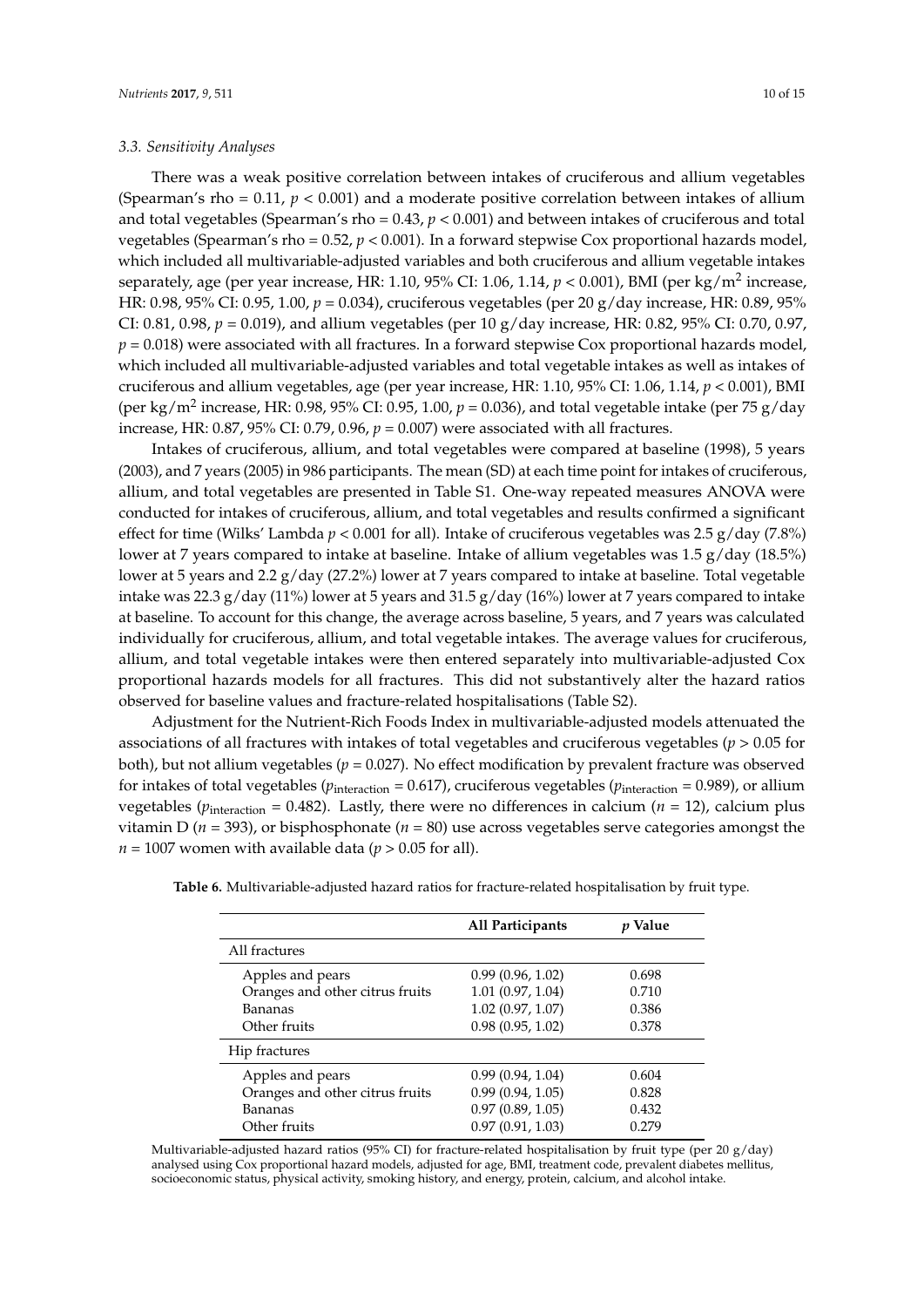## **4. Discussion**

In this prospective cohort study of older women, we identified vegetable intakes, but not fruit intakes, to be associated with a lower hazard of all fractures and hip fractures. We also identified cruciferous and allium vegetable intakes to be individually associated with a lower hazard of all fractures, but not hip fractures. This may be due to the relatively low prevalence of hip fractures in this study and, therefore, the insufficient power to detect an association. The study was only powered to detect relatively large reductions in risk between food intake categories of around 20% for all fractures and 30% for hip fractures. The associations were independent of dietary and lifestyle factors known to be related to fracture risk.

Habitual intakes of vegetables and fruits, combined, have been associated with lower risk of fracture outcomes [\[2](#page-12-6)[,5](#page-12-1)[,6](#page-12-12)[,30\]](#page-13-15). In particular, vegetable and fruit intakes have also been individually associated with lower risk of fracture outcomes [\[2](#page-12-6)[,5](#page-12-1)[,30\]](#page-13-15). A meta-analysis has identified vegetables, but not fruits, to be associated with reduced risk of hip fracture [\[31\]](#page-13-16). Our study is consistent with this meta-analysis, having demonstrated vegetable intake, but not fruit intake, to be associated with lower risk of fracture outcomes.

There are two main explanations why higher vegetable intakes could contribute to a lower risk of fracture. These include effects on bone mineral density and risk of falling. A number of studies have explored the link between vegetable and fruit intake and bone mineral density with inconsistent results. Some observational studies have found associations of vegetable and fruit intakes with bone mineral density [\[2](#page-12-6)[,3](#page-12-7)[,5](#page-12-1)[,8](#page-12-4)[,30,](#page-13-15)[32](#page-13-17)[,33\]](#page-13-18), whilst others have not observed an association [\[34\]](#page-13-19). In addition, results of randomised controlled trials have not found consistent effects on biomarkers of bone turnover [\[35–](#page-13-20)[37\]](#page-14-0). Evidence on the relationship of vegetable and fruit intakes with risk of falling are scant. Therefore, although there is strong evidence supporting beneficial effects of vegetables on fracture risk, the pathways and mechanisms responsible remain unclear.

To our knowledge, this is one of the first studies to investigate the associations of different types of vegetables and fruits with fracture outcomes in a population of older postmenopausal women. We demonstrated both cruciferous and allium vegetable intakes to be inversely associated with fracture risk, both of which were independent of each other. Cruciferous and allium vegetables contain an abundance of specific nutrients and phytochemicals that may benefit bone biology and subsequent fracture outcomes. For example, intakes of vitamin K (rich in cruciferous vegetables) have been shown to be inversely associated with hip fractures [\[38\]](#page-14-1). However, other studies have shown conflicting results [\[39\]](#page-14-2). Intakes of allium vegetables, in particular onions, have been shown to be associated with increased bone density in perimenopausal and postmenopausal women [\[40\]](#page-14-3).

One mechanism through which phytochemicals may benefit bone biology is by the reductions in oxidative stress. Oxidative stress has been demonstrated to inhibit in vitro osteoblastic differentiation [\[41\]](#page-14-4), and in human studies, relationships between excessive reactive oxygen species and bone loss have been observed [\[42,](#page-14-5)[43\]](#page-14-6). Particular phytochemicals of interest found in both cruciferous and allium vegetables are organosulfur compounds. Sulforaphane, an organosulfur compound found abundantly in cruciferous vegetables, has been shown to inhibit in vitro human osteoclast differentiation [\[44\]](#page-14-7), possibly due to the activation of nuclear factor-erythroid 2-related factor 2 (Nrf2) [\[45\]](#page-14-8). Nrf2 is a redox-sensitive transcription factor that regulates the expression of antioxidant proteins protecting against oxidative stress. In addition, sulforaphane has been shown to epigenetically stimulate osteoblast activity and reduce osteoclast bone resorption [\[46\]](#page-14-9). Park et al. [\[47\]](#page-14-10) have also shown the alliin-containing vegetable, allium hookeri, to have in vitro and in vivo anabolic effects on bone formation. Allium hookeri is a widely consumed allium vegetable in Southeast Asia and is a rich source of alliin, an organosulfur compound that is also found abundantly in other allium vegetables such as garlic.

Strengths to this current study include the prospective design and population-based setting with ascertainment of verified fracture-related hospitalisations with almost no loss to follow-up. Participants of this study were representative of older women of the Australian population. The average vegetable serves of the women in this study were 2.6 serves which is the same for older Australian women aged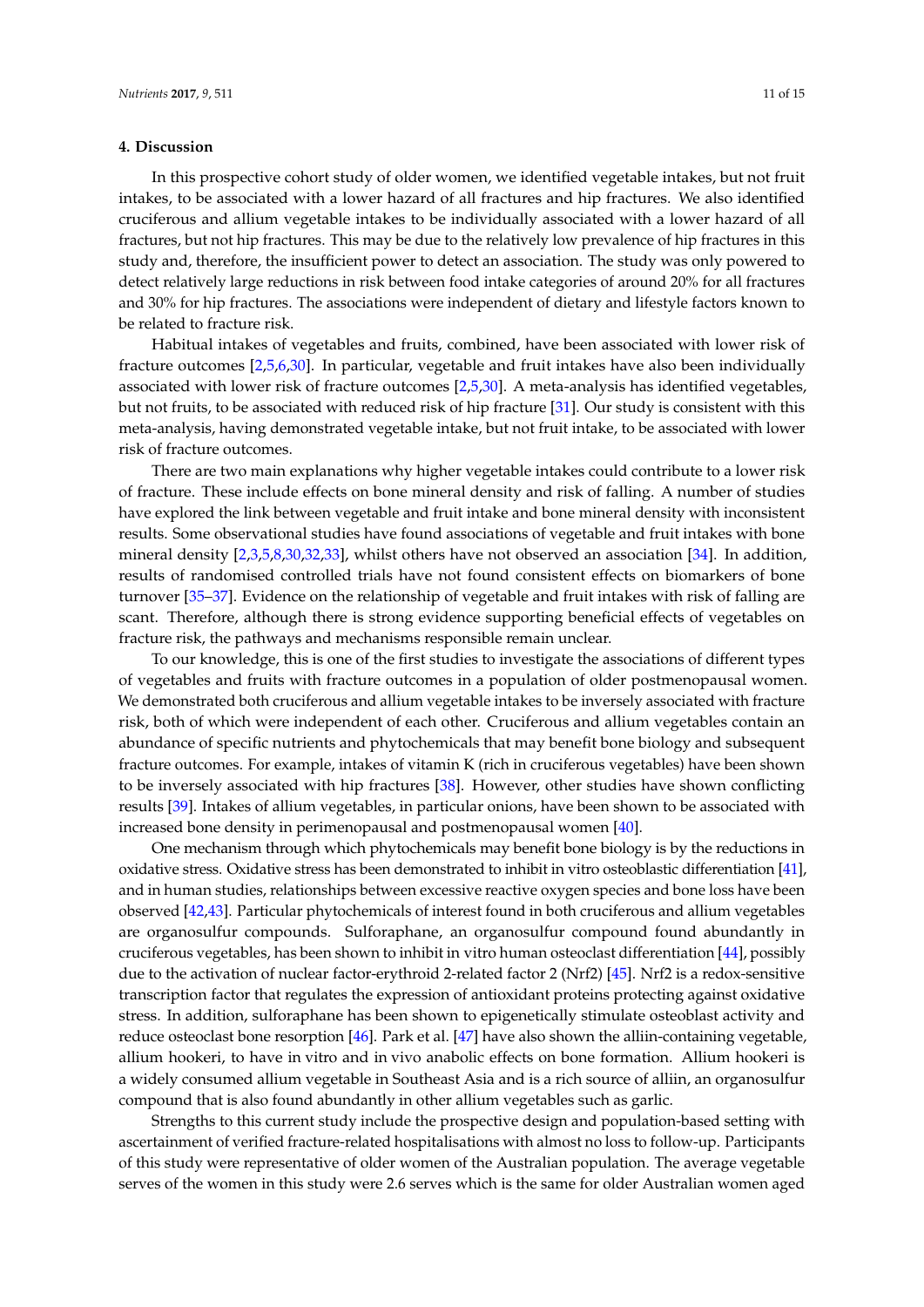$\geq$ 75 years [\[48\]](#page-14-11). In addition, there was also relatively detailed information on a number of known confounders including alcohol intake and socioeconomic status. Dietary information was collected at different time points and was collected using a validated and reproducible method of assessment. Limitations, however, need to be acknowledged. Participants of this study may have commenced taking calcium supplements or medications known to affect bone metabolism after the completion of the CAIFOS. However, we have demonstrated the proportion of participants that commenced taking calcium or calcium plus vitamin D supplements at the completion of the CAIFOS were similar across vegetable serve categories. In addition, medications known to affect bone metabolism are most likely prescribed after an osteoporotic fracture. Therefore, it is unlikely this would have influenced the interpretation of our findings. In addition, the dietary information, including habitual intakes of vegetables and fruits, were self-reported which may lead to misclassification of these variables. In addition, even though we adjusted for potential confounders such as dietary and lifestyle factors known to be associated with fracture risk, higher vegetable intakes may be a marker of a healthier lifestyle not completely captured by the lifestyle variables that we included as potential confounders in the multivariable-adjusted analyses. For example, participants consuming  $\geq$ 3 serves/day of vegetable intake versus participants consuming <2 serves/day reported a 30% higher energy intake despite similar BMI. This suggests that they were more physically active. Even though the relationships of cruciferous, allium, and total vegetable intakes with fracture-related hospitalisations persisted after adjustment for energy intake and physical activity, the reported physical activity is relatively imprecise in comparison with these lifestyle factors. Although physical activity has been associated with geometric indices of bone strength in this cohort [\[49\]](#page-14-12), reported physical activity using questionnaires are somewhat unreliable with the likelihood of under adjustment. We attempted to further address the possibility of higher vegetable intakes being a marker of a healthier lifestyle by adjusting for diet quality. This did attenuate the relationship for total and cruciferous vegetables, but not allium vegetables. The attenuation of the relationship for total and cruciferous vegetables and fracture-related hospitalisations indicates other constituents of a healthy diet at least partially explain the observed associations. It should also be noted that moderate correlations did exist between cruciferous and allium vegetables and total vegetable intakes. In addition, the inverse association between intakes of cruciferous vegetables and fracture-related hospitalisations was attenuated when adjusting for total vegetable intake. It is, therefore, possible that some of the effects seen for cruciferous vegetables may be due to their contribution to the overall increase in vegetable intake. Lastly, the observational nature of this study cannot establish a causal relationship, and the results of this study cannot be applied to younger cohorts and cohorts of older men.

## **5. Conclusions**

The findings of this prospective cohort study indicate that habitual intakes of vegetables, but not fruits, are associated with a lower hazard of hospitalisations relating to fracture. These results are consistent with a recent meta-analysis of earlier studies [\[31\]](#page-13-16). We also found that intakes of cruciferous and allium vegetables were independently associated with lower hazard of all fractures, but not hip fractures. Increasing vegetable intake with a focus on consuming cruciferous and allium vegetables may reduce the risk of fracture in older postmenopausal women.

**Supplementary Materials:** The following is available online at [www.mdpi.com/2072-6643/9/5/511/s1:](www.mdpi.com/2072-6643/9/5/511/s1) Table S1: Descriptive statistics for intakes of cruciferous, allium, and total vegetables at baseline, 5 years (2003), and 7 years (2005), Table S2: Multivariable-adjusted hazard ratios for fracture-related hospitalisation for mean intakes of cruciferous, allium, and total vegetables across baseline, 5 years, and 7 years.

**Acknowledgments:** The authors wish to thank the staff at the Western Australia Data Linkage Branch, Hospital Morbidity Data Collection and Registry of Births, Deaths and Marriages for their work on providing the data for this study. The study was supported by research grants from Healthway Health Promotion Foundation of Western Australia, Sir Charles Gairdner Hospital Research Advisory Committee, and by the project grants 254627, 303169, and 572604 from the National Health and Medical Research Council of Australia. The salary of J.M.H. is supported by a National Health and Medical Research Council of Australia Senior Research Fellowship. The salary of J.R.L.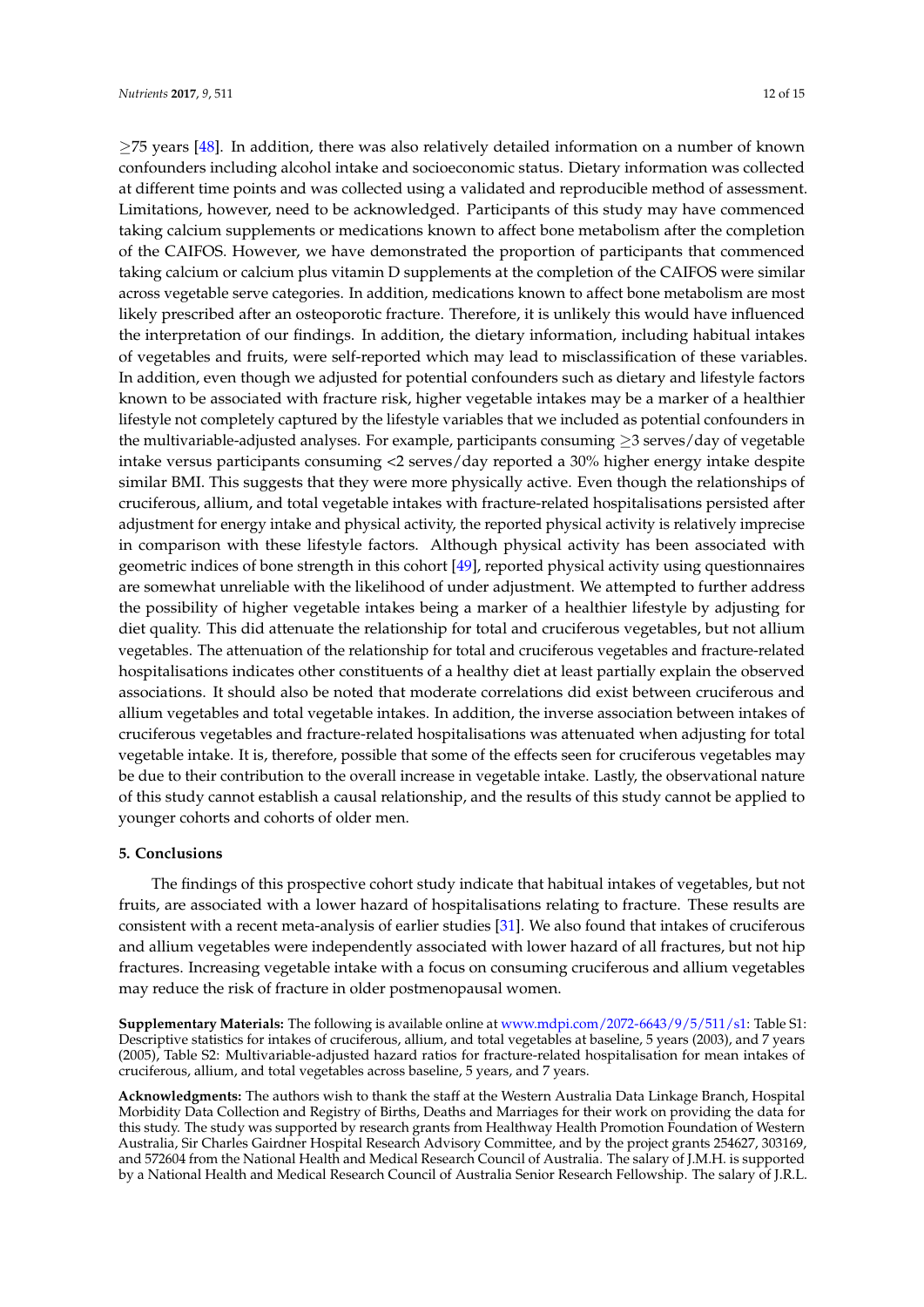is supported by a National Health and Medical Research Council of Australia Career Development Fellowship (ID: 1107474). None of these funding agencies had any input into any aspect of the design and management of this study.

**Author Contributions:** L.C.B., J.M.H., N.C.W. and R.L.P. conceived and designed the study; J.R.L., A.D., W.H.L., G.W., K.Z. and R.L.P. collected the data; L.C.B., J.M.H. and R.J.W. analysed the data; L.C.B. and J.M.H. wrote the paper; all authors critically reviewed the manuscript; L.C.B. had the primary responsibility for the final content. All authors read and approved the final manuscript.

**Conflicts of Interest:** The authors declare no conflict of interest.

## **References**

- <span id="page-12-0"></span>1. Bhupathiraju, S.N.; Lichtenstein, A.H.; Dawson-Hughes, B.; Hannan, M.T.; Tucker, K.L. Adherence to the 2006 American heart association diet and lifestyle recommendations for cardiovascular disease risk reduction is associated with bone health in older Puerto Ricans. *Am. J. Clin. Nutr.* **2013**, *98*, 1309–1316. [\[CrossRef\]](http://dx.doi.org/10.3945/ajcn.112.056267) [\[PubMed\]](http://www.ncbi.nlm.nih.gov/pubmed/24047918)
- <span id="page-12-6"></span>2. Byberg, L.; Bellavia, A.; Orsini, N.; Wolk, A.; Michaëlsson, K. Fruit and vegetable intake and risk of hip fracture: A cohort study of Swedish men and women. *J. Bone Miner. Res.* **2015**, *30*, 976–984. [\[CrossRef\]](http://dx.doi.org/10.1002/jbmr.2384) [\[PubMed\]](http://www.ncbi.nlm.nih.gov/pubmed/25294687)
- <span id="page-12-7"></span>3. Benetou, V.; Orfanos, P.; Feskanich, D.; Michaëlsson, K.; Pettersson-Kymmer, U.; Eriksson, S.; Grodstein, F.; Wolk, A.; Bellavia, A.; Ahmed, L.A.; et al. Fruit and vegetable intake and hip fracture incidence in older men and women: The chances project. *J. Bone Miner. Res.* **2016**, *31*, 1743–1752. [\[CrossRef\]](http://dx.doi.org/10.1002/jbmr.2850) [\[PubMed\]](http://www.ncbi.nlm.nih.gov/pubmed/27061845)
- <span id="page-12-2"></span>4. Whittle, C.R.; Woodside, J.V.; Cardwell, C.R.; McCourt, H.J.; Young, I.S.; Murray, L.J.; Boreham, C.A.; Gallagher, A.M.; Neville, C.E.; McKinley, M.C. Dietary patterns and bone mineral status in young adults: The northern Ireland young hearts project. *Br. J. Nutr.* **2012**, *108*, 1494–1504. [\[CrossRef\]](http://dx.doi.org/10.1017/S0007114511006787) [\[PubMed\]](http://www.ncbi.nlm.nih.gov/pubmed/22214826)
- <span id="page-12-1"></span>5. Benetou, V.; Orfanos, P.; Pettersson-Kymmer, U.; Bergström, U.; Svensson, O.; Johansson, I.; Berrino, F.; Tumino, R.; Borch, K.B.; Lund, E.; et al. Mediterranean diet and incidence of hip fractures in a European cohort. *Osteoporos. Int.* **2013**, *24*, 1587–1598. [\[CrossRef\]](http://dx.doi.org/10.1007/s00198-012-2187-3) [\[PubMed\]](http://www.ncbi.nlm.nih.gov/pubmed/23085859)
- <span id="page-12-12"></span>6. Feart, C.; Lorrain, S.; Ginder Coupez, V.; Samieri, C.; Letenneur, L.; Paineau, D.; Barberger-Gateau, P. Adherence to a Mediterranean diet and risk of fractures in French older persons. *Osteoporos. Int.* **2013**, *24*, 3031–3041. [\[CrossRef\]](http://dx.doi.org/10.1007/s00198-013-2421-7) [\[PubMed\]](http://www.ncbi.nlm.nih.gov/pubmed/23783645)
- <span id="page-12-3"></span>7. Dai, Z.; Butler, L.M.; van Dam, R.M.; Ang, L.-W.; Yuan, J.-M.; Koh, W.-P. Adherence to a vegetable-fruit-soy dietary pattern or the alternative healthy eating index is associated with lower hip fracture risk among Singapore Chinese. *J. Nutr.* **2014**, *144*, 511–518. [\[CrossRef\]](http://dx.doi.org/10.3945/jn.113.187955) [\[PubMed\]](http://www.ncbi.nlm.nih.gov/pubmed/24572035)
- <span id="page-12-4"></span>8. Tucker, K.L.; Hannan, M.T.; Chen, H.; Cupples, L.A.; Wilson, P.W.F.; Kiel, D.P. Potassium, magnesium, and fruit and vegetable intakes are associated with greater bone mineral density in elderly men and women. *Am. J. Clin. Nutr.* **1999**, *69*, 727–736. [\[PubMed\]](http://www.ncbi.nlm.nih.gov/pubmed/10197575)
- <span id="page-12-8"></span>9. Dai, Z.; Wang, R.; Ang, L.-W.; Low, Y.-L.; Yuan, J.-M.; Koh, W.-P. Protective effects of dietary carotenoids on risk of hip fracture in men: The Singapore Chinese health study. *J. Bone Miner. Res.* **2014**, *29*, 408–417. [\[CrossRef\]](http://dx.doi.org/10.1002/jbmr.2041) [\[PubMed\]](http://www.ncbi.nlm.nih.gov/pubmed/23857780)
- <span id="page-12-5"></span>10. Fujita, Y.; Iki, M.; Tamaki, J.; Kouda, K.; Yura, A.; Kadowaki, E.; Sato, Y.; Moon, J.S.; Tomioka, K.; Okamoto, N.; et al. Association between vitamin K intake from fermented soybeans, natto, and bone mineral density in elderly Japanese men: The fujiwara-kyo osteoporosis risk in men (formen) study. *Osteoporos. Int.* **2012**, *23*, 705–714. [\[CrossRef\]](http://dx.doi.org/10.1007/s00198-011-1594-1) [\[PubMed\]](http://www.ncbi.nlm.nih.gov/pubmed/21394493)
- <span id="page-12-9"></span>11. Xu, L.; Dibley, M.; D'Este, C.; Phillips, M.; Porteous, J.; Attia, J. Food groups and risk of forearm fractures in postmenopausal women in Chengdu, China. *Climacteric* **2009**, *12*, 222–229. [\[CrossRef\]](http://dx.doi.org/10.1080/13697130802626958) [\[PubMed\]](http://www.ncbi.nlm.nih.gov/pubmed/19165654)
- <span id="page-12-10"></span>12. Prince, R.L.; Devine, A.; Dhaliwal, S.S.; Dick, I.M. Effects of calcium supplementation on clinical fracture and bone structure: Results of a 5-year, double-blind, placebo-controlled trial in elderly women. *Arch. Intern. Med.* **2006**, *166*, 869–875. [\[CrossRef\]](http://dx.doi.org/10.1001/archinte.166.8.869) [\[PubMed\]](http://www.ncbi.nlm.nih.gov/pubmed/16636212)
- <span id="page-12-11"></span>13. Ireland, P.; Jolley, D.; Giles, G.; O'Dea, K.; Powles, J.; Rutishauser, I.; Wahlqvist, M.L.; Williams, J. Development of the melbourne FFQ: A food frequency questionnaire for use in an Australian prospective study involving an ethnically diverse cohort. *Asia Pac. J. Clin. Nutr.* **1994**, *3*, 19–31. [\[PubMed\]](http://www.ncbi.nlm.nih.gov/pubmed/24351203)
- 14. Hodge, A.; Patterson, A.J.; Brown, W.J.; Ireland, P.; Giles, G. The anti cancer council of victoria FFQ: Relative validity of nutrient intakes compared with weighed food records in young to middle-aged women in a study of iron supplementation. *Aust. N. Z. J. Public Health* **2000**, *24*, 576–583. [\[CrossRef\]](http://dx.doi.org/10.1111/j.1467-842X.2000.tb00520.x) [\[PubMed\]](http://www.ncbi.nlm.nih.gov/pubmed/11215004)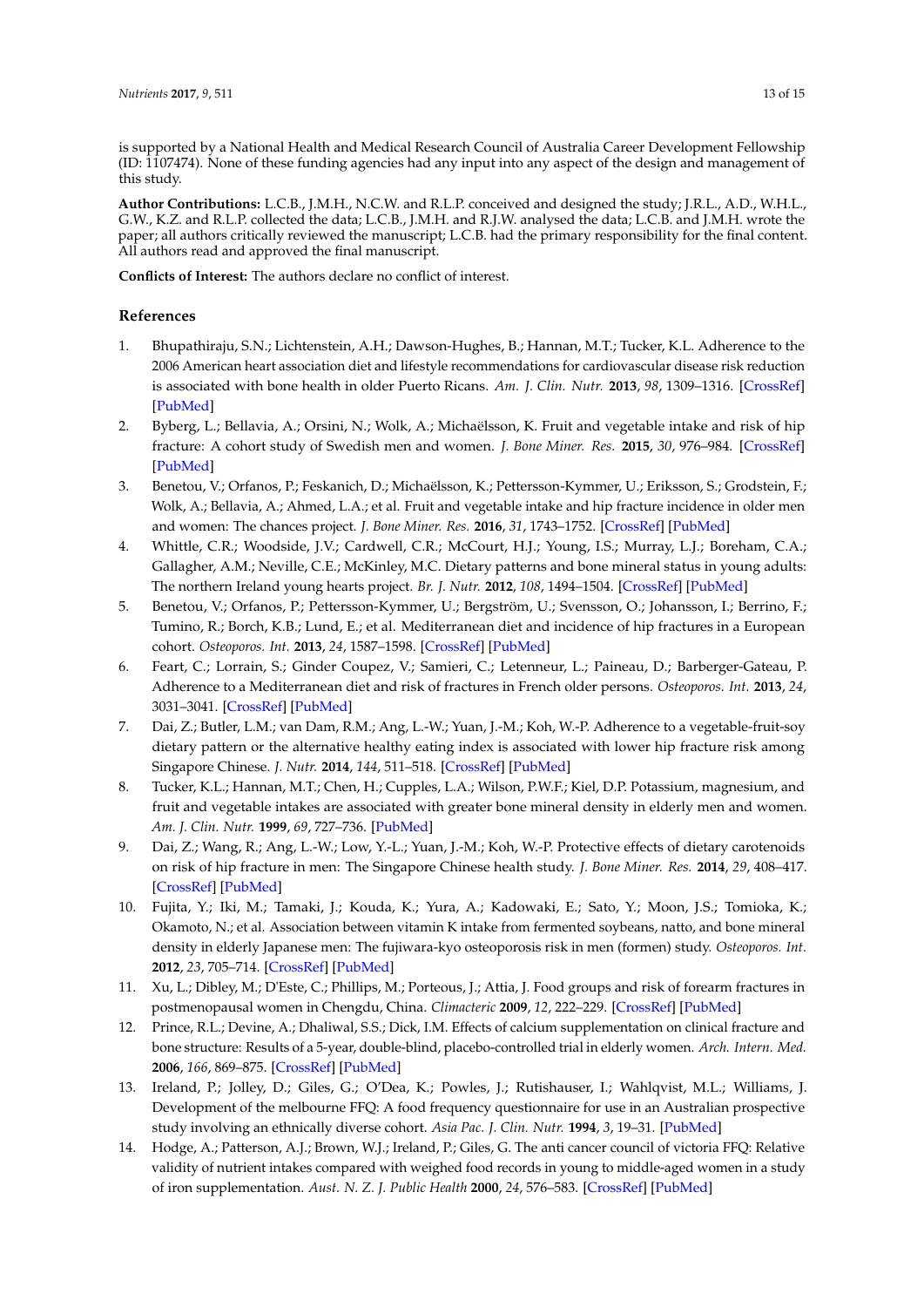- <span id="page-13-0"></span>15. Woods, R.K.; Stoney, R.M.; Ireland, P.D.; Bailey, M.J.; Raven, J.M.; Thien, F.C.K.; Walters, E.H.; Abramson, M.J. A valid food frequency questionnaire for measuring dietary fish intake. *Asia Pac. J. Clin. Nutr.* **2002**, *11*, 56–61. [\[CrossRef\]](http://dx.doi.org/10.1046/j.1440-6047.2002.00273.x) [\[PubMed\]](http://www.ncbi.nlm.nih.gov/pubmed/11892722)
- <span id="page-13-1"></span>16. Lewis, J.; Milligan, G.; Hunt, A. *Nuttab95 Nutrient Data Table for Use in Australia*; Australian Government Publishing Service: Canberra, Australia, 1995.
- <span id="page-13-2"></span>17. National Health and Medical Research Council. *Australian Dietary Guidelines*; National Health and Medical Research Council: Canberra, Australia, 2013.
- <span id="page-13-3"></span>18. Fulgoni, V.L.; Keast, D.R.; Drewnowski, A. Development and validation of the nutrient-rich foods index: A tool to measure nutritional quality of foods. *J. Nutr.* **2009**, *139*, 1549–1554. [\[CrossRef\]](http://dx.doi.org/10.3945/jn.108.101360) [\[PubMed\]](http://www.ncbi.nlm.nih.gov/pubmed/19549759)
- <span id="page-13-4"></span>19. National Health and Medical Research Council. *Nutrient Reference Values for Australia and New Zealand*; National Health and Medical Research Council: Canberra, Australia, 2006.
- <span id="page-13-5"></span>20. Blekkenhorst, L.C.; Bondonno, C.P.; Lewis, J.R.; Devine, A.; Woodman, R.J.; Croft, K.D.; Lim, W.H.; Wong, G.; Beilin, L.J.; Prince, R.L.; et al. Association of dietary nitrate with atherosclerotic vascular disease mortality: A prospective cohort study of older adult women. *Am. J. Clin. Nutr.* **2017**, in press.
- <span id="page-13-6"></span>21. National Centre for Classification in Health. *International Statistical Classification of Diseases and Related Health Problems*, 10th ed.; National Centre for Classification in Health: Sydney, Australia, 1998.
- <span id="page-13-7"></span>22. Bruce, D.G.; Devine, A.; Prince, R.L. Recreational physical activity levels in healthy older women: The importance of fear of falling. *J. Am. Geriatr. Soc.* **2002**, *50*, 84–89. [\[CrossRef\]](http://dx.doi.org/10.1046/j.1532-5415.2002.50012.x) [\[PubMed\]](http://www.ncbi.nlm.nih.gov/pubmed/12028251)
- <span id="page-13-8"></span>23. Devine, A.; Dhaliwal, S.S.; Dick, I.M.; Bollerslev, J.; Prince, R.L. Physical activity and calcium consumption are important determinants of lower limb bone mass in older women. *J. Bone Miner. Res.* **2004**, *19*, 1634–1639. [\[CrossRef\]](http://dx.doi.org/10.1359/JBMR.040804) [\[PubMed\]](http://www.ncbi.nlm.nih.gov/pubmed/15355558)
- <span id="page-13-9"></span>24. McArdle, W.D.; Katch, F.I.; Katch, V.L. *Energy, Nutrition and Human Performance*; Lea & Febiger: Philadelphia, PA, USA, 1991.
- <span id="page-13-10"></span>25. Pollock, M.L.; Wilmore, J.H.; Fox, S.M. *Health and Fitness Through Physical Activity*; Wiley: New York, NY, USA, 1978.
- <span id="page-13-11"></span>26. Britt, H.; Scahill, S.; Miller, G. ICPC plus for community health? A feasibility study. *Health Inf. Manag.* **1997**, *27*, 171–175. [\[PubMed\]](http://www.ncbi.nlm.nih.gov/pubmed/10178424)
- <span id="page-13-12"></span>27. Australian Bureau of Statistics. *Socio-Economic Indexes for Areas*; Australian Government Publishing Service: Canberra, Australia, 1991.
- <span id="page-13-13"></span>28. Hodgson, J.M.; Prince, R.L.; Woodman, R.J.; Bondonno, C.P.; Ivey, K.L.; Bondonno, N.; Rimm, E.B.; Ward, N.C.; Croft, K.D.; Lewis, J.R. Apple intake is inversely associated with all-cause and disease-specific mortality in elderly women. *Br. J. Nutr.* **2016**, *115*, 860–867. [\[CrossRef\]](http://dx.doi.org/10.1017/S0007114515005231) [\[PubMed\]](http://www.ncbi.nlm.nih.gov/pubmed/26787402)
- <span id="page-13-14"></span>29. Kanis, J.A.; Johnell, O.; De Laet, C.; Johansson, H.; Oden, A.; Delmas, P.; Eisman, J.; Fujiwara, S.; Garnero, P.; Kroger, H.; et al. A meta-analysis of previous fracture and subsequent fracture risk. *Bone* **2004**, *35*, 375–382. [\[CrossRef\]](http://dx.doi.org/10.1016/j.bone.2004.03.024) [\[PubMed\]](http://www.ncbi.nlm.nih.gov/pubmed/15268886)
- <span id="page-13-15"></span>30. Xie, H.L.; Wu, B.H.; Xue, W.Q.; He, M.G.; Fan, F.; Ouyang, W.F.; Tu, S.L.; Zhu, H.L.; Chen, Y.M. Greater intake of fruit and vegetables is associated with a lower risk of osteoporotic hip fractures in elderly Chinese: A 1:1 matched case—Control study. *Osteoporos. Int.* **2013**, *24*, 2827–2836. [\[CrossRef\]](http://dx.doi.org/10.1007/s00198-013-2383-9) [\[PubMed\]](http://www.ncbi.nlm.nih.gov/pubmed/23673464)
- <span id="page-13-16"></span>31. Luo, S.Y.; Li, Y.; Luo, H.; Yin, X.H.; Lin, D.R.; Zhao, K.; Huang, G.L.; Song, J.K. Increased intake of vegetables, but not fruits, may be associated with reduced risk of hip fracture: A meta-analysis. *Sci. Rep.* **2016**, *6*, 19783. [\[CrossRef\]](http://dx.doi.org/10.1038/srep19783) [\[PubMed\]](http://www.ncbi.nlm.nih.gov/pubmed/26806285)
- <span id="page-13-17"></span>32. Li, J.-J.; Huang, Z.-W.; Wang, R.-Q.; Ma, X.-M.; Zhang, Z.-Q.; Liu, Z.; Chen, Y.-M.; Su, Y.-X. Fruit and vegetable intake and bone mass in Chinese adolescents, young and postmenopausal women. *Public Health Nutr.* **2013**, *16*, 78–86. [\[CrossRef\]](http://dx.doi.org/10.1017/S1368980012001127) [\[PubMed\]](http://www.ncbi.nlm.nih.gov/pubmed/22717072)
- <span id="page-13-18"></span>33. Chen, Y.-M.; Ho, S.C.; Woo, J.L.F. Greater fruit and vegetable intake is associated with increased bone mass among postmenopausal Chinese women. *Br. J. Nutr.* **2006**, *96*, 745–751. [\[PubMed\]](http://www.ncbi.nlm.nih.gov/pubmed/17010235)
- <span id="page-13-19"></span>34. Kaptoge, S.; Welch, A.; McTaggart, A.; Mulligan, A.; Dalzell, N.; Day, N.E.; Bingham, S.; Khaw, K.T.; Reeve, J. Effects of dietary nutrients and food groups on bone loss from the proximal femur in men and women in the 7th and 8th decades of age. *Osteoporos. Int.* **2003**, *14*, 418–428. [\[PubMed\]](http://www.ncbi.nlm.nih.gov/pubmed/12730762)
- <span id="page-13-20"></span>35. Neville, C.E.; Young, I.S.; Gilchrist, S.E.C.M.; McKinley, M.C.; Gibson, A.; Edgar, J.D.; Woodside, J.V. Effect of increased fruit and vegetable consumption on bone turnover in older adults: A randomised controlled trial. *Osteoporos. Int.* **2014**, *25*, 223–233. [\[CrossRef\]](http://dx.doi.org/10.1007/s00198-013-2402-x) [\[PubMed\]](http://www.ncbi.nlm.nih.gov/pubmed/23716039)